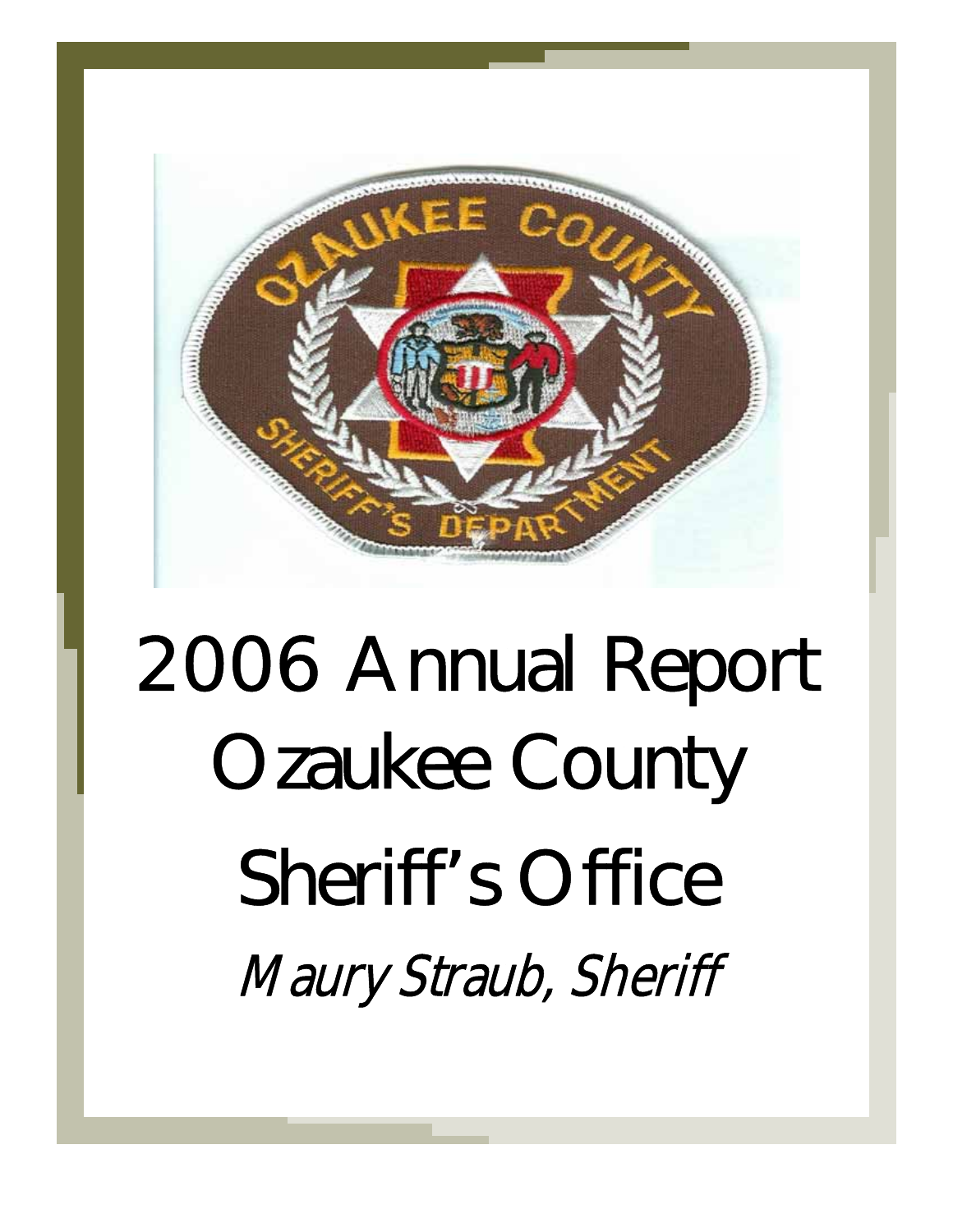

# **Ozaukee County Sheriff's Department**

Maury Straub, Sheriff James M. Knowles, Chief Deputy 1201 S. Spring Street . P.O. Box 245 . Port Washington, Wisconsin 53074-0245

February 26, 2007

To the Honorable Board of Supervisors of Ozaukee County:

In presenting a summary of 2006, I would like to point out a number of highlights in a very successful year.

For the eleventh year in a row, we were able to operate the department in a fiscally responsible manner, which allowed us to return a significant amount to the general fund. This was accomplished primarily through close management of the budget, and aggressive marketing of the jail-boarding program. Additionally, this year we began contracting with CBM Food Service for our jail and senior meal service. This change will save approximately \$250,000.00 each year going forward. This has been very positive in every regard.

This was the first full year of the Court Services Unit. This unit is composed of six fulltime officers and two full-time equivalents made up of part-time deputy sheriffs. The Court Services Unit is responsible for all service provided to and on behalf of the courts, including inmate transportation, court security, civil process, and warrants. The unit, as comprised, has allowed us to find efficiencies and save significant costs.

As part of the court security initiative, the county board approved a \$415k appropriation to upgrade security to the courts. We installed security cameras along with a monitoring and screening station located at the main courts entrance. With the implementation of the CSU, court security has been significantly increased through access modifications and use of technology.

We are proud of our organization and we invite you to visit us at any time. We would be privileged to show you our operations and answer any questions you may have.

Sincerely,

**MAURY STRAUB** Ozaukee County Sheriff

mml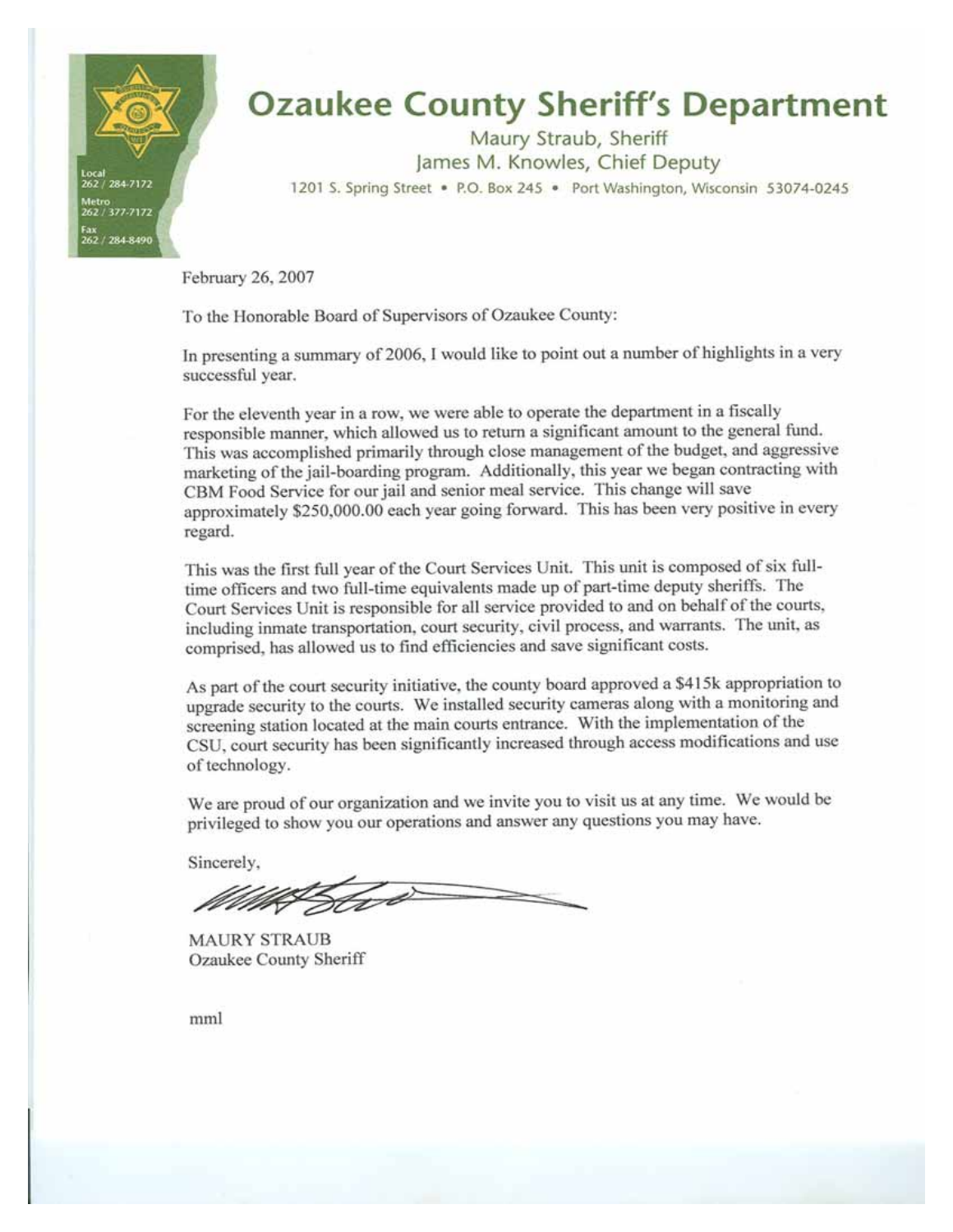#### **Table of Contents**

#### *Public Safety Committee*

#### *Department Flow Chart*

#### *Personnel Movement*

#### *Patrol Division*

Overview, Snowmobile Patrol, Special Deputy Program

#### *Court Services Unit*

Overview, Civil Process Division, Inmate Transportation

#### *Detective Bureau*

Overview, Juvenile Office, Ozaukee County Anti-Drug Task Force

#### *Training Program*

Overview, Firearms Training

#### *Community Services*

Overview, D.A.R.E., Hunter Education

#### *Jail Division*

Overview, Secure Detention Center, The Huber Law, Health Services,

Food Services, Chaplaincy Program, Literacy Program, Mental Health

#### *Records Management and Accounting*

*Communications Division* 

*Public-Private Partnerships* 

*Civilian Participation at All Levels*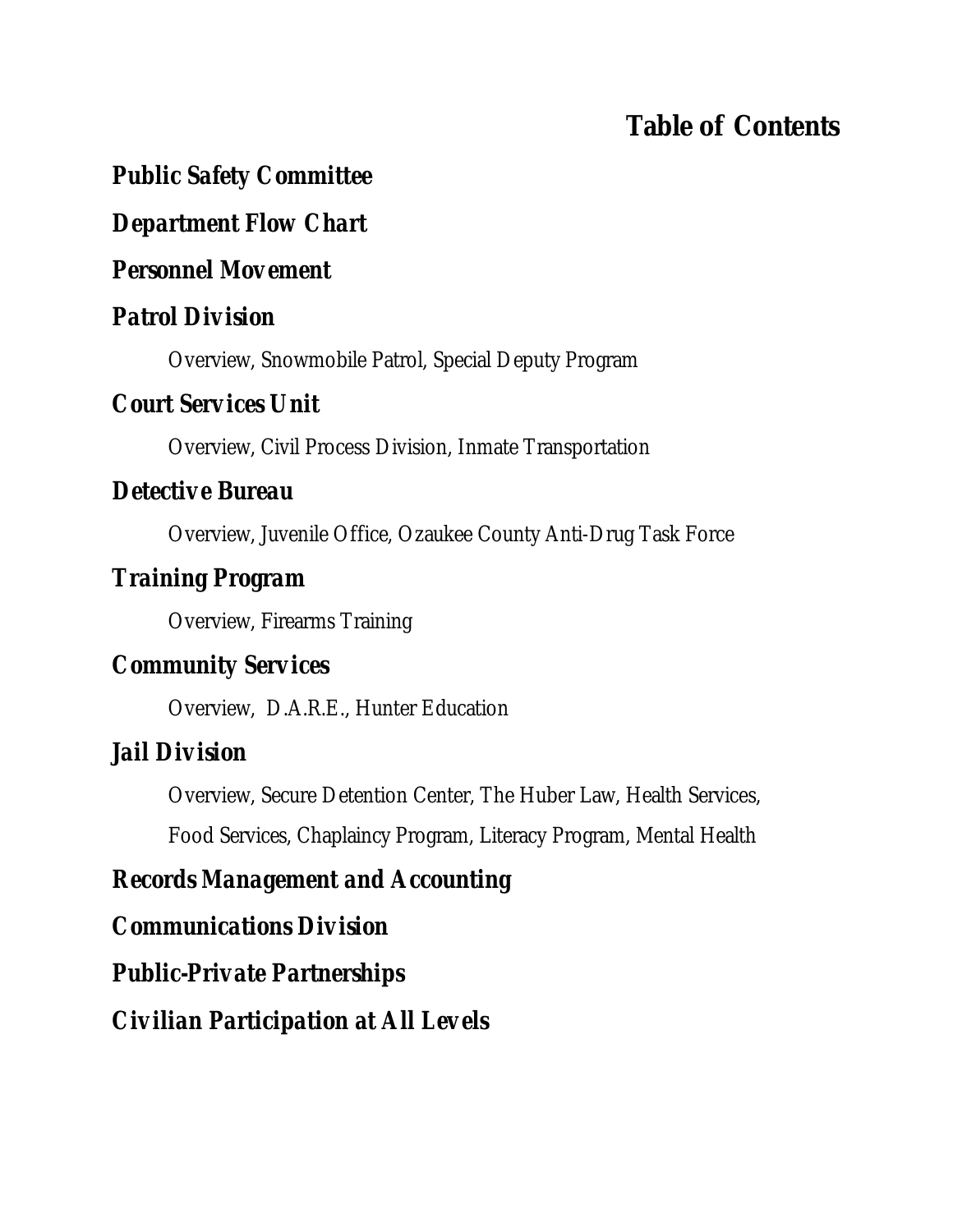#### **Public Safety Committee**

# *Ozaukee County Board of Supervisors*

# *Public Safety Committee*

*Gus Wirth, Jr.— Chair Gerald .E. Walker—Vice Chair Richard C. Nelson Daniel C. Herlache David J. Berousek*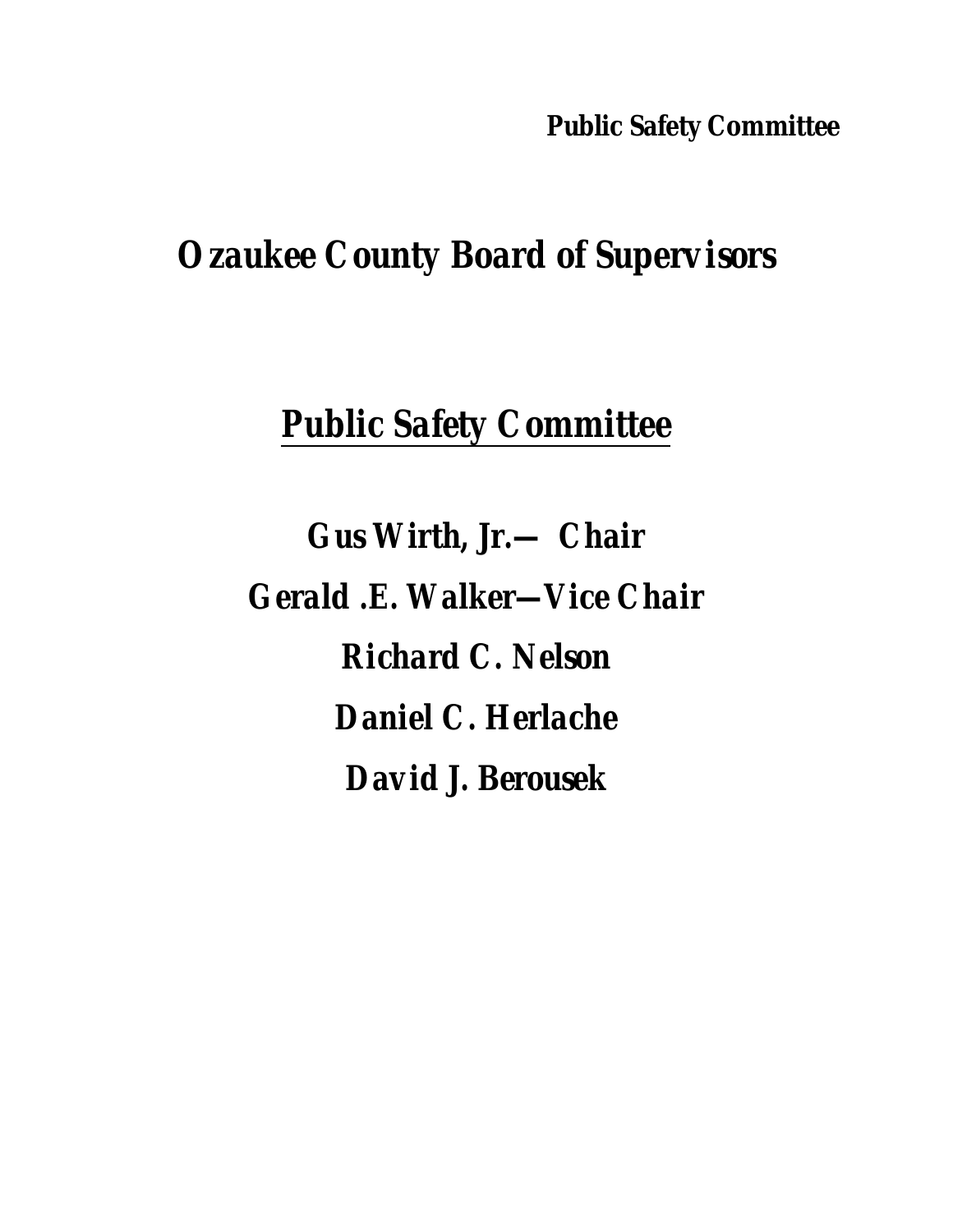## **Personnel Movement**

| <i>New Hires:</i>                                          |                          | Cory Thatcher                | Deputy Jailer              |  |
|------------------------------------------------------------|--------------------------|------------------------------|----------------------------|--|
|                                                            | Renee Keller             |                              | Deputy Jailer              |  |
|                                                            | <b>Bradley Greenwald</b> |                              | Deputy Jailer              |  |
|                                                            |                          | <b>Timothy Tessler</b>       | <b>Court Services Unit</b> |  |
|                                                            |                          | James Sanfilippo             | <b>Court Services Unit</b> |  |
|                                                            |                          | Aaron Froh                   | <b>Court Services Unit</b> |  |
|                                                            |                          | John M. Hogan                | <b>Court Services Unit</b> |  |
|                                                            |                          | <b>Gary Belzer</b>           | <b>Court Services Unit</b> |  |
|                                                            |                          | Christopher Beldin           | <b>Court Services Unit</b> |  |
|                                                            |                          | Steven M. Brown              | <b>Court Services Unit</b> |  |
| <b>Promoted to Patrol:</b>                                 |                          | Deputy Chad Eibs             |                            |  |
| <i>Promoted to Jail Sergeant:</i> Sergeant Jason Shelander |                          |                              |                            |  |
| <b>Promoted to Detective:</b>                              |                          | Detective James D. Knowles   |                            |  |
| Retired:                                                   |                          | <b>Sergeant Scott Enders</b> |                            |  |
|                                                            |                          | Detective Keith Knopp        |                            |  |
| Resigned:                                                  |                          | Deputy Merry K. Mieding      |                            |  |
|                                                            |                          | <b>Deputy Scott Penkwitz</b> |                            |  |
|                                                            |                          | Deputy James Sanfilippo      |                            |  |
|                                                            |                          | Deputy Christopher Beldin    |                            |  |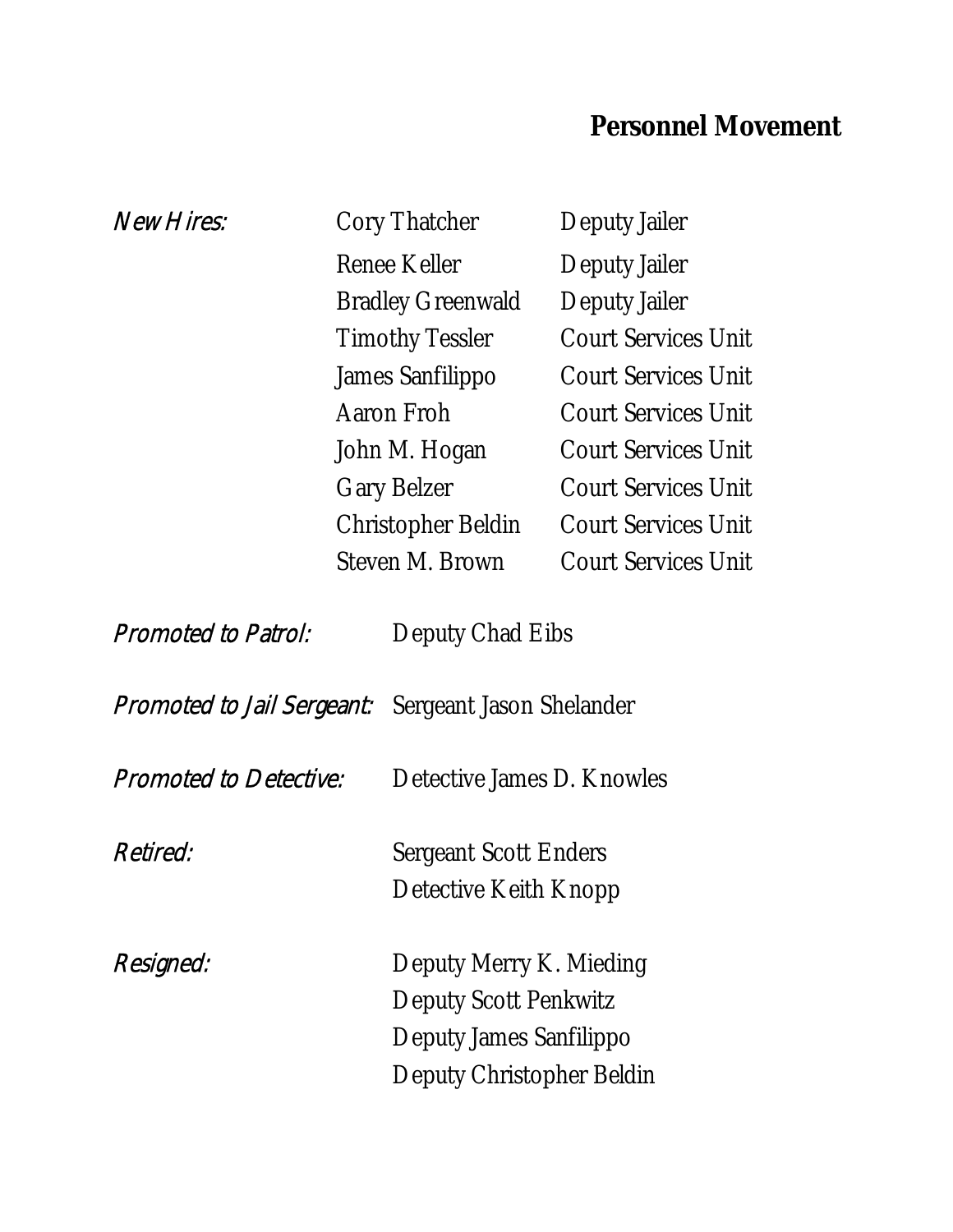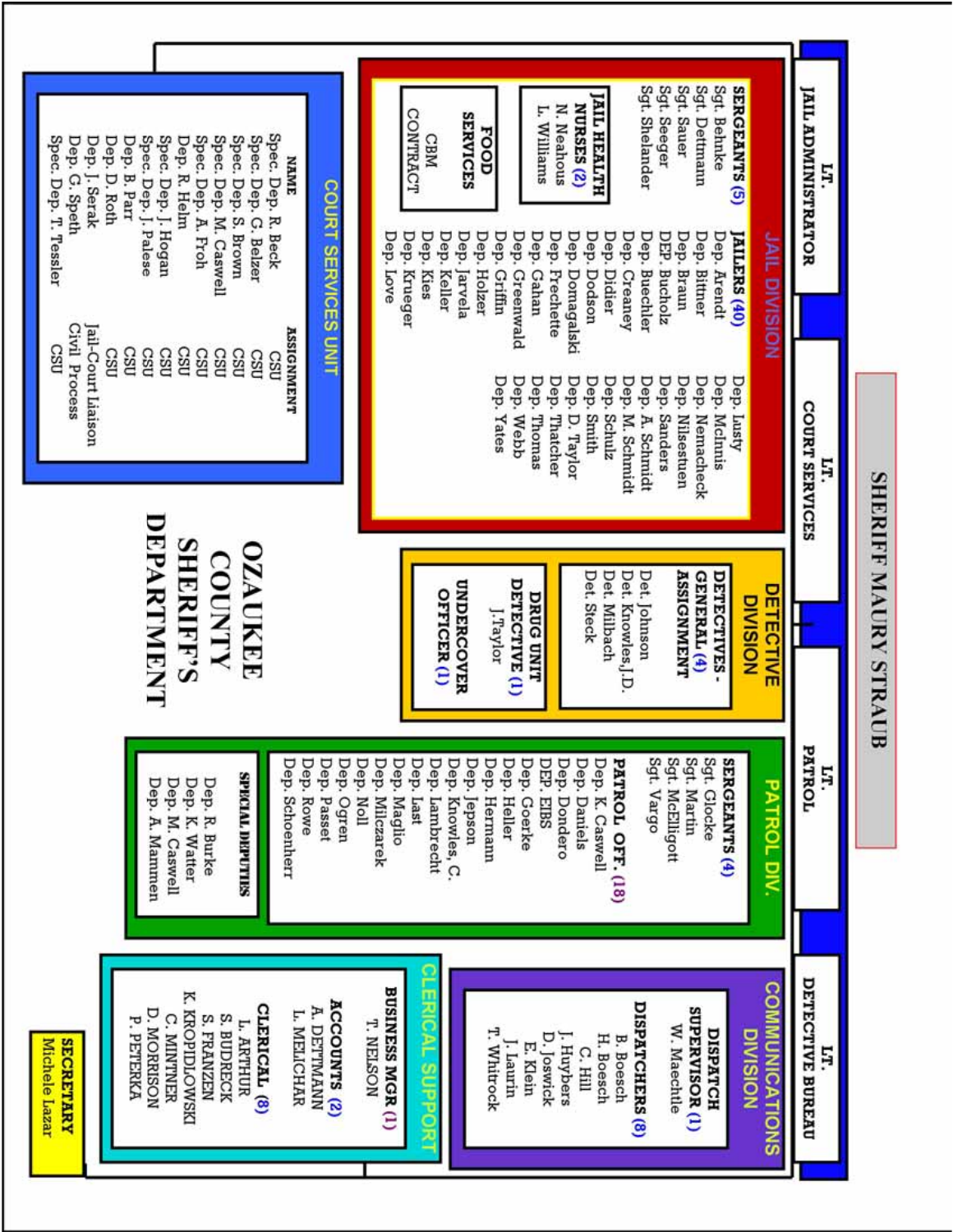## **Patrol Division**

## **Patrol Division**

The Ozaukee County Sheriff's Department's **Patrol Division** consists of 18 patrol deputies and four patrol sergeants who provide patrol services 24 hours a day, 365 days a year. These services include coverage of 501 miles of interstate, state, county and town roads.

The Patrol Division provides full law enforcement services for all townships, unincorporated villages and municipalities that do not maintain a law enforcement agency. The population of these areas is over 20,000. The Patrol Division also assists other law enforcement agencies within the county as requested.

The Patrol Division responds to and investigates all criminal activity reported or observed, including domestic violence, disturbance, death, burglary, theft, damage to property, weapon, sexual assault, other assault, fire, mental illness, missing/runaway persons, motor vehicle theft, narcotics, rescue, robbery, suspicious person/vehicle/circumstances, trespassing, wanted person, 911, and alarms.

While responding to calls for service of a wide variety, patrol officers are also called upon for the service of civil process and arrest warrants, as well as various special assignments, including D.A.R.E., training, conducting background investigations, and county fair duties.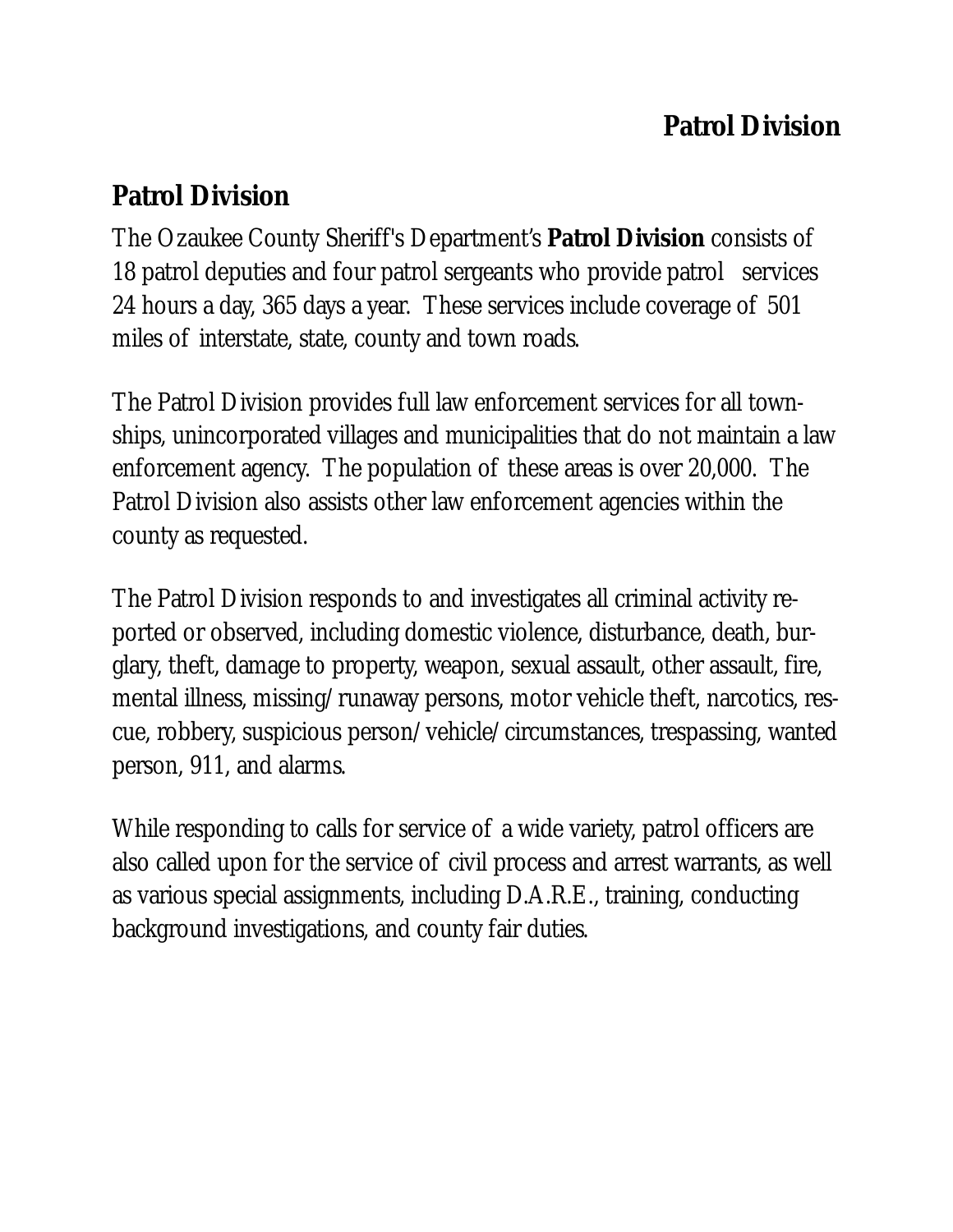## **Patrol Division**

|                                            | 2006 | 2005            | 2004           |
|--------------------------------------------|------|-----------------|----------------|
| <b>Incidents</b>                           | 5201 | 5384            | 5484           |
| Traffic                                    | 1031 | 1184            | 1143           |
| <b>Assist Citizen</b>                      | 344  | 416             | 410            |
| Assist other Agency                        | 326  | 379             | 374            |
| <b>Rescue Calls</b>                        | 316  | 340             | 354            |
| <b>False Alarms</b>                        | 269  | 199             | 250            |
| <b>Animal Related</b>                      | 257  | 228             | 260            |
| False 911                                  | 109  | 157             | 173            |
| <b>Motor Vehicle Crashes</b>               | 781  | 864             | 887            |
| <b>Involved Vehicles</b>                   | 1036 | 1202            | 1189           |
| <b>Injured Persons</b>                     | 208  | 229             | 246            |
| Fatalities                                 | 10   | $6\phantom{1}6$ | $\overline{4}$ |
| <b>Traffic Citations</b>                   | 2865 | 3581            | 3762           |
| Speeding                                   | 1231 | 1350            | 1285           |
| Equipment violations                       | 30   | 24              | 30             |
| Revoked/Suspended/no license               | 482  | 507             | 518            |
| Registration violations                    | 290  | 356             | 487            |
| Failure to stop/yield                      | 147  | 179             | 178            |
| Operate while intoxicated/related offenses | 175  | 236             | 250            |
| <b>County Ordinance Citation</b>           | 381  | 300             | 266            |
| Underage Alcohol Consumption               | 147  | 132             | 83             |
| <b>Disorderly Conduct</b>                  | 70   | 62              | 75             |
| <b>Warnings</b>                            | 6004 | 6617            | 6007           |
| Speeding                                   | 3282 | 3359            | 3141           |
| Fail to Stop / Yield                       | 200  | 233             | 238            |
| <b>Disorderly Conduct</b>                  | 277  | 219             | 196            |
| Lane Deviation                             | 248  | 333             | 319            |
| 15-Day repair notices                      | 1130 | 1476            | 1324           |
| Registration                               | 512  | 653             | 656            |
| Headlight                                  | 172  | 202             | 199            |
| Tail Light                                 | 113  | 133             | 85             |
| <b>Custodial Arrests</b>                   | 779  | 778             | 765            |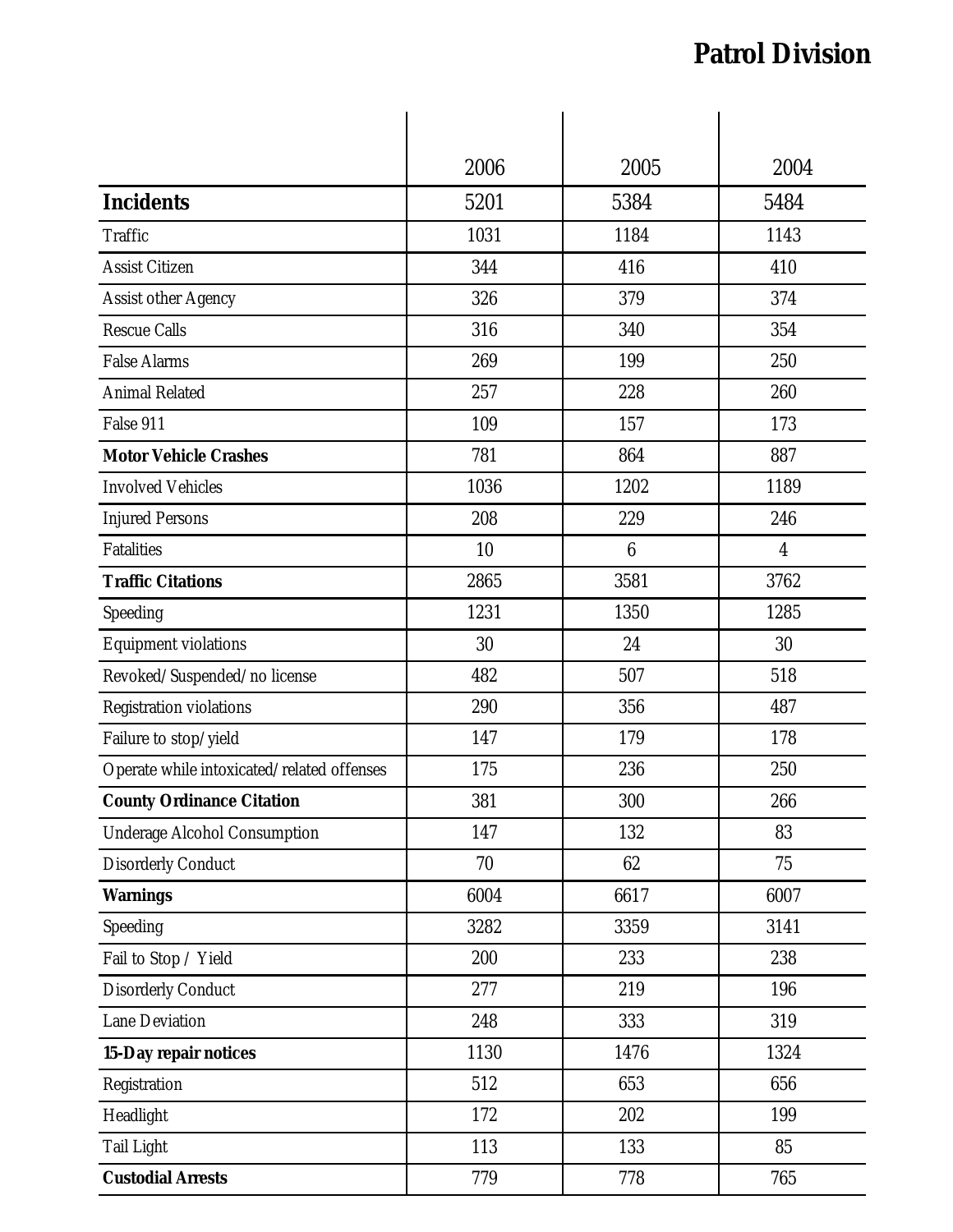## **Patrol Division**

## *Snowmobile Patrol*

The Snowmobile Patrol program was initiated—and is partly funded by the Wisconsin Department of Natural Resources (DNR). The purpose of the program is to increase law enforcement presence on the snowmobile trails to ensure compliance with state and local laws, and to serve in a public safety awareness role. The Snowmobile Patrol's purpose mirrors that of the patrol division in many respects.

The Ozaukee County Sheriff's Department has two snowmobiles that were purchased with the assistance of the DNR to assist in carrying out the intentions outlined above. The snowmobiles are operated by deputies and special deputies who are certified law enforcement officers. The officers in the Snowmobile Program are alert to situations where enforcement or assistance is called for.

# *Special Deputy Program*

The Ozaukee County Sheriff's Department offers the opportunity for individuals to serve their community through the Special Deputy Program. The Special Deputies are part-time, sworn officers who assist the Patrol Division in areas such as security, traffic control, crowd control and other police duties at special events such as the Ozaukee County Fair, Waubeka Flag Day, Port Washington Fish Day, and many community based fun-runs and bicycling events. The Special Deputies are certified law enforcement officers and maintain their certification through monthly in-service training sessions.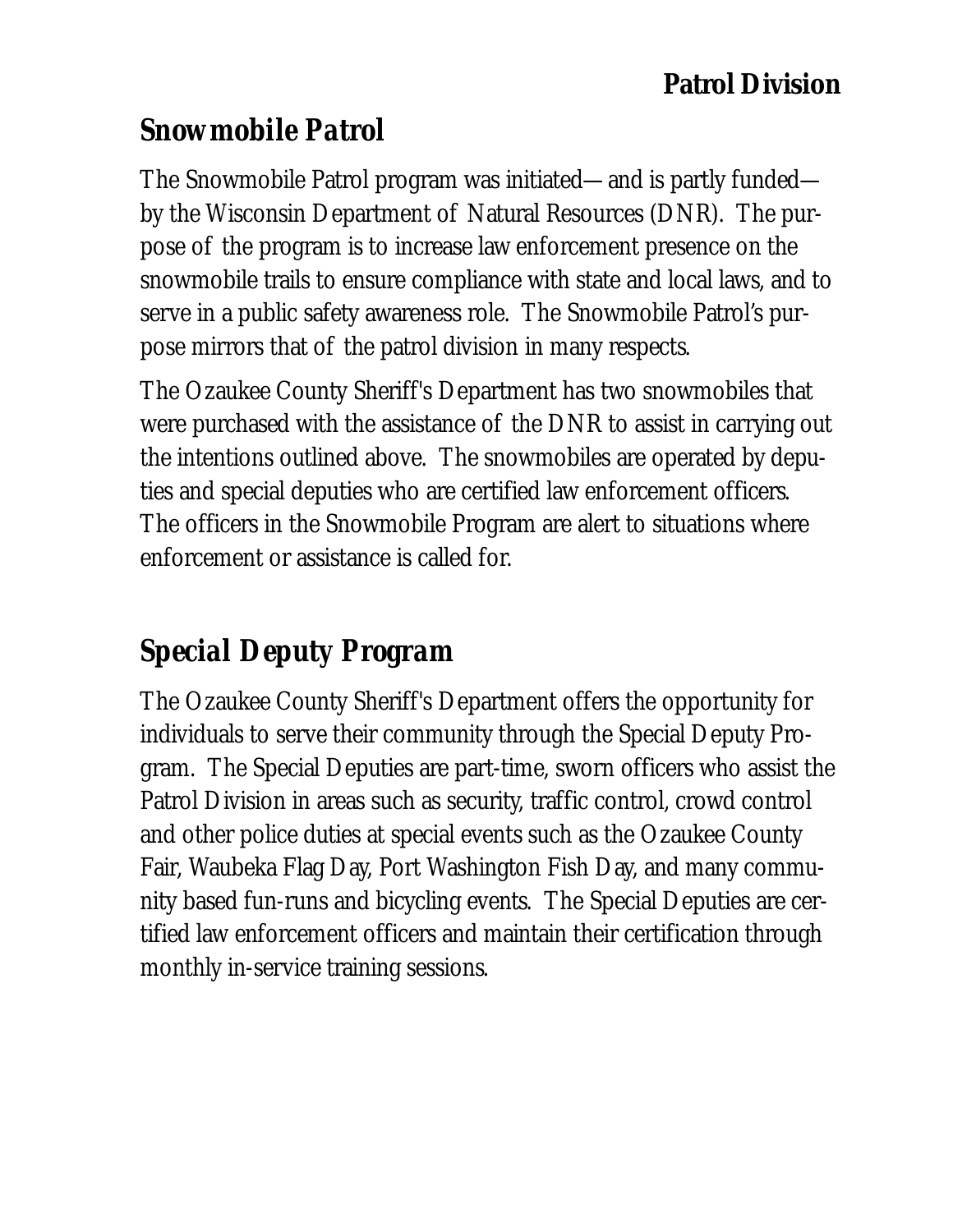## **Training Program**

# *Firearms Training*

Firearms training is managed by a Lieutenant and three in-house firearms instructors. Deputies train four times a year at the department's outdoor range and at Milwaukee Area Technical College. Training is held regardless of weather.

Each officer must qualify annually with their handgun. Additionally, officers undergo shotgun and less lethal familiarization, as well as a lowlight shoot to experience flash-light assisted shooting and flash point shooting. Other training areas include weapon maintenance, managing weapon malfunctions, and various technical situations in scenarios involving a deadly force situation. Officers are tested during the year on their knowledge of the law and department policy and procedure regarding the use of deadly force.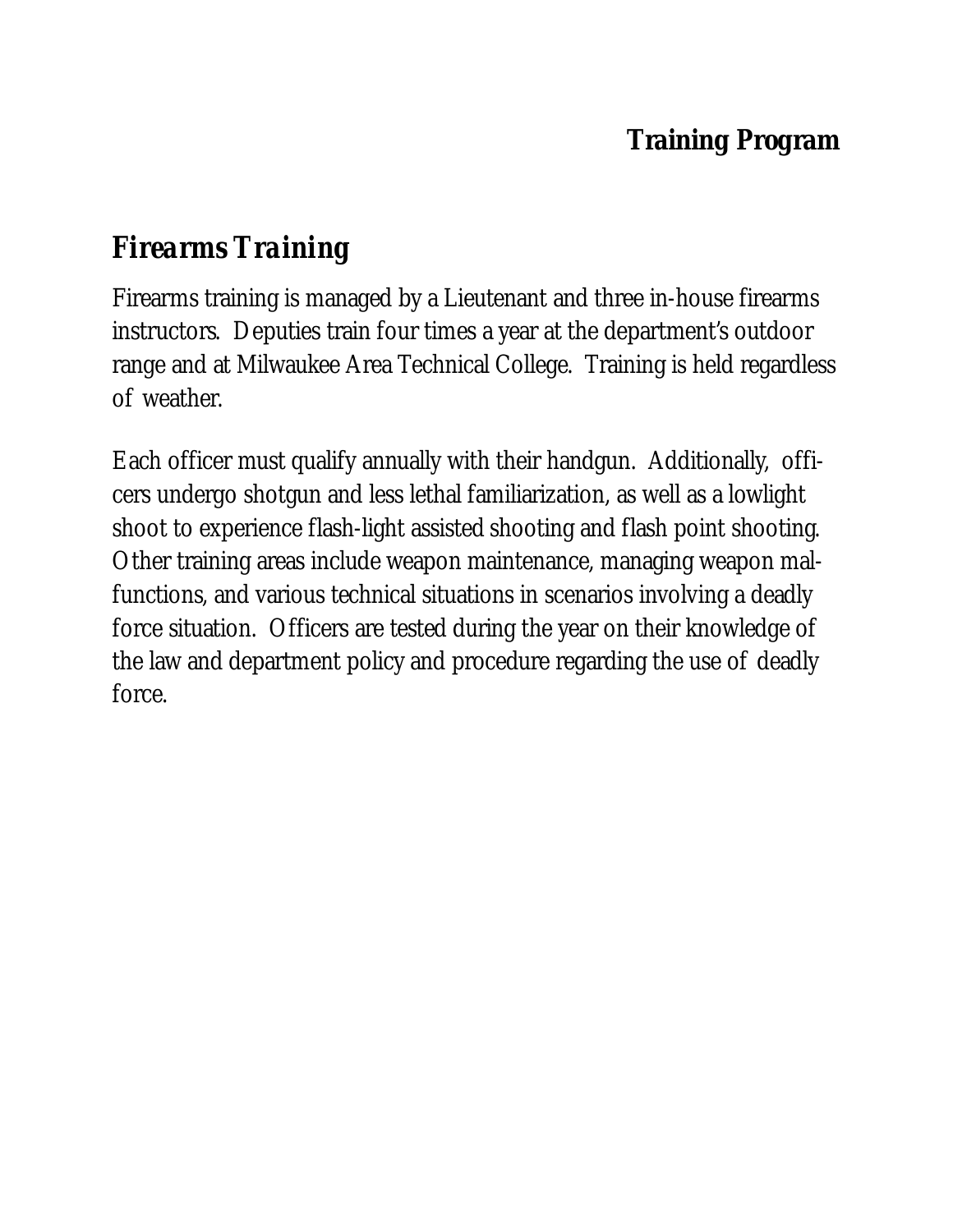## **Court Services Unit**

# *Civil Process Division*

The Civil Process Division is in charge of the intake, service and return of all civil papers brought to the department for such service. There are many different types of civil papers to be served, ranging from subpoenas, seizures of property, foreclosure sales, evictions and repossessions. The Patrol Division also assists with these duties as needed.

The Sheriff 's Department served 1,985 items of civil process in 2006. The total revenue of the civil process served was \$44,945 brought into the county treasury. Process is served at no charge to county departments and other entities as required by law. The department scheduled 54 foreclosure sales, and sold property worth \$6,900.000.00. Additionally the department handled 18 evictions and 7 replevins (repossessions) along with 9 executions against property.

# *Court Security*

In 2006, the Ozaukee County Court Services Unit implemented the Court Security Plan described in the 2005 annual report and began screening the public in April 2006. In addition to screening the public, the Unit provides monitoring of closed circuit security cameras, doors and panic alarms. Deputies also provide security to the courts, and the entire upper floor of the Justice Center on an as needed basis. The deputies help carry out the duties of the counties Justice Center Security Manual and respond to all court related security issues and investigations. Effective September 1st, 2006 the unit began compiling statistical data concerning numbers of persons screened, weapons located and arrests made among other duties provided.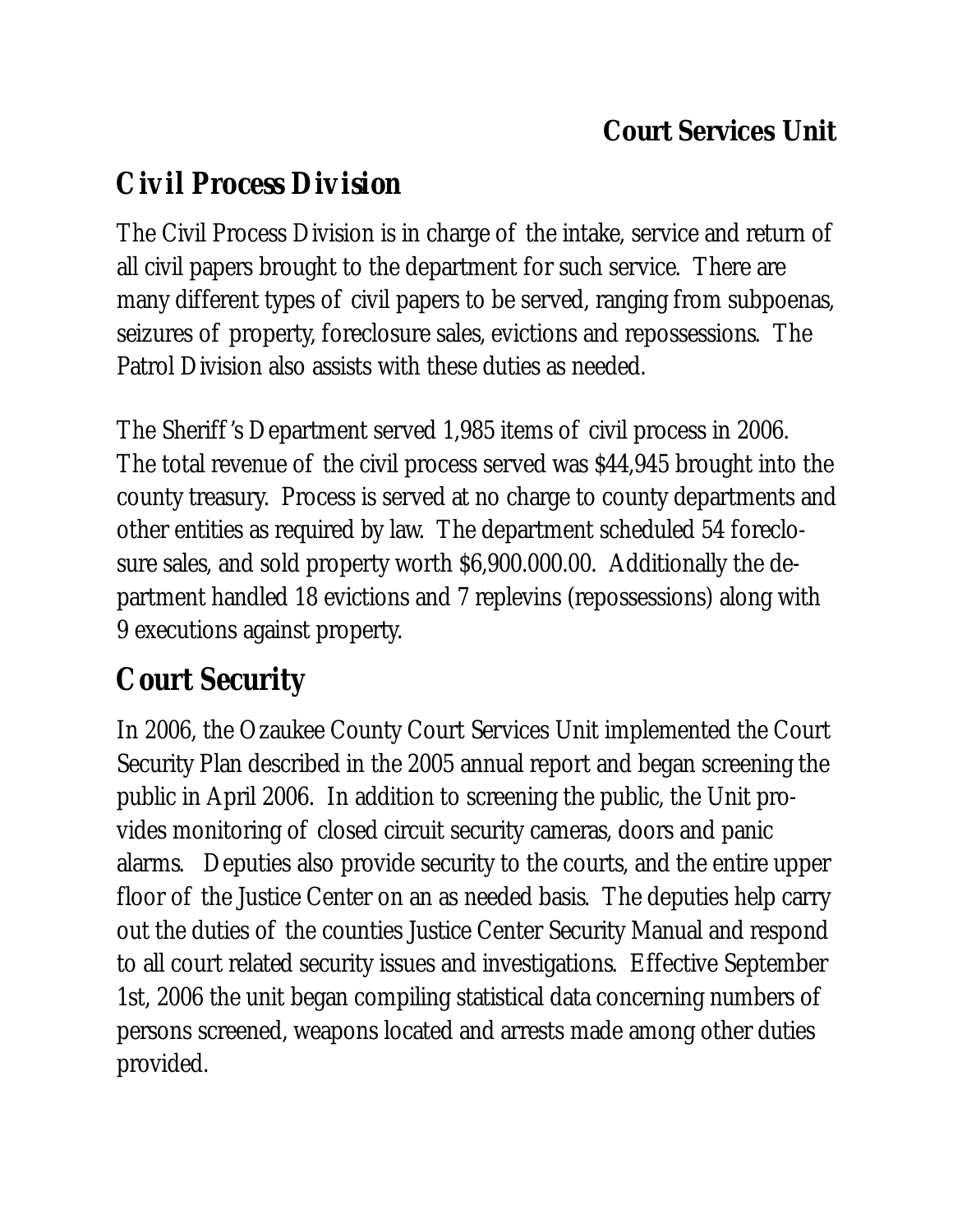## *Court Security*

| Number of Persons Screened $(09/01/06$ to $12/31/06$ )      | 17,836 |
|-------------------------------------------------------------|--------|
| Number of Hearings Attended (09/01/06 to 12/31/06)          | 2,965  |
| Number of Arrests Total (09/01/06 to 12/31/06)              | 55     |
| <b>Court Directed</b>                                       | 34     |
| Warrants / other                                            | 21     |
| Other Incidents Investigated (i.e. Disorderly Conduct etc.) | 9      |
| Weapons Discovered (09/01/06 to 12/31/06)                   | 472    |
| Guns                                                        |        |
| Knives                                                      | 313    |
| <b>Sharp Objects</b>                                        | 136    |
| Other                                                       | 22     |
|                                                             |        |

## *Inmate Transportation*

The Court Services Unit also manages all inmate transportation. This includes Federal Inmates, State DOC Inmates, Orders to Transport for the Courts, Warrant Pick Ups, and Medical Appointments. Overtime hours for inmate transportation were reduced by 1480 hours at a minimum savings of over **\$54,000.00**. The Statistical information listed below is for the calendar year 2006.

|                 | Number of Inmates Transported        |        |
|-----------------|--------------------------------------|--------|
| Number of Miles |                                      | 90.693 |
|                 | Manpower Hours: Regular Hours: 6,615 |        |
|                 | Overtime Hours: 641                  |        |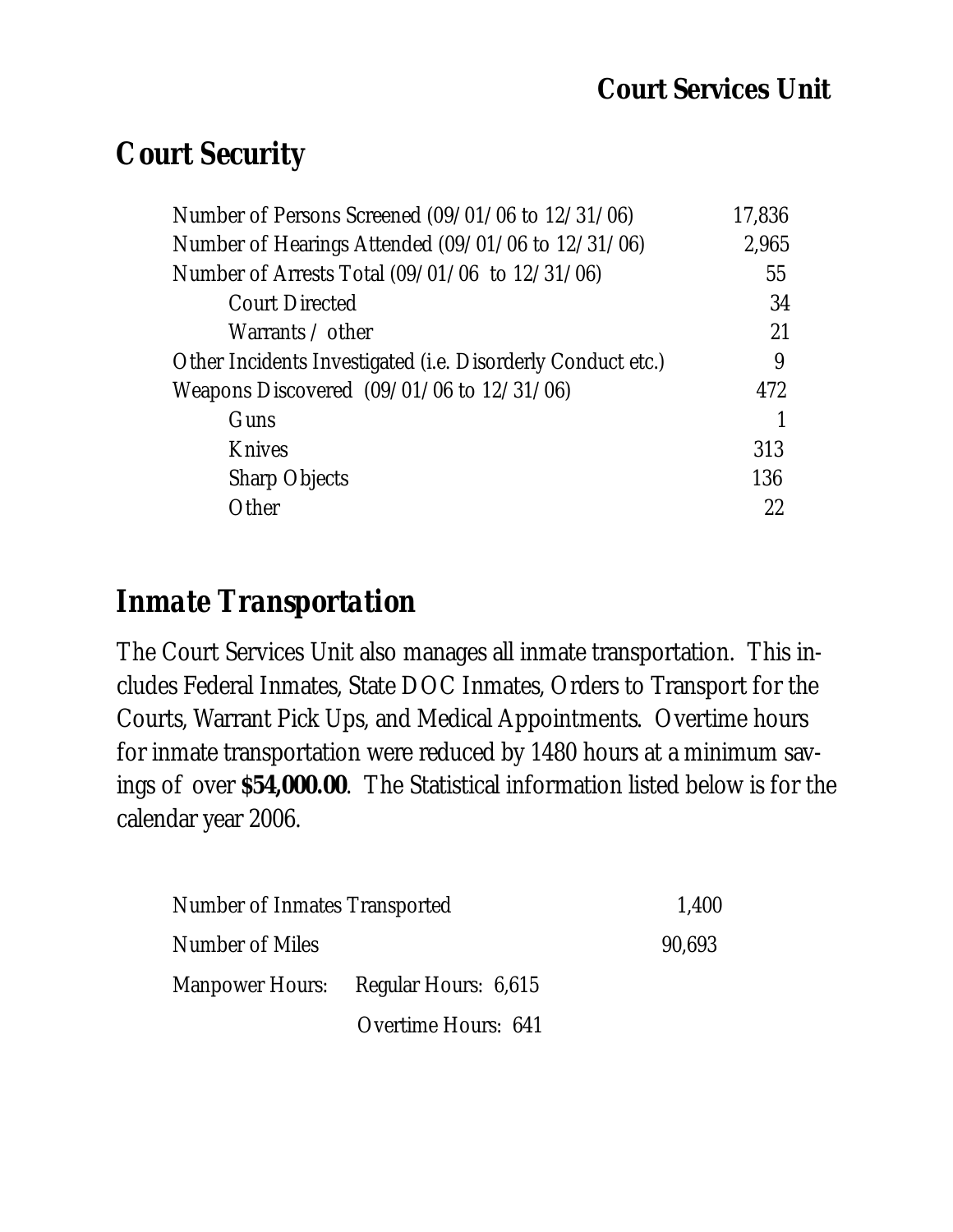#### **Detective Bureau**

#### *Detective Bureau*

The detective bureau is primarily charged with the investigation of felony crimes, as well as some misdemeanor crimes that are complex in nature, or involve suspects or witnesses residing outside Ozaukee County. The division may, at times, work in a joint effort as a "task force" with other local, state, or federal agencies when a crime (or series of crimes) in a specific geographical area of the state is being committed by one or more persons identified as being responsible for those crimes. The detectives are continuing members of a statewide task force put together for the purpose of locating and apprehending violent fugitives. The task force is managed by the U.S. Marshall's office and the detectives are sworn Special Deputy U.S. Marshall's.

The detective bureau handles all death investigations, including homicides and suicides. The bureau also participates in a CORE committee of area law enforcement representatives and agents from the Department of Probation and Parole to oversee the sex offender release program that was mandated by law in 1997. The committee is responsible for assessing potential threat to the community in order to determine the appropriate level of community notification. The Detective Bureau registered sixteen parolees/probationers in 2005.

#### *Juvenile Office*

It is the intent of the juvenile office to promote a juvenile justice system capable of dealing with problems of juvenile delinquency. It is believed that this approach will protect the community, impose accountability for violations of law, and equip juvenile offenders with the competency to live responsibly and productively. The juvenile office attempts to control delinquency through prevention and apprehension. There are two aspects to delinquency prevention: preventing the original delinquent act, and preventing further delinquent acts after apprehension.

To this end, strong ties have been established with Ozaukee County's Department of Social Services and the Ozaukee County District Attorney, the courts, schools, and citizen groups. These ties ensure an appropriate police and aftercare disposition. Minor offenders are handled in a protective yet firm manner. Parents are also made a part of the consequence process. More serious offenses require referrals to juvenile court, either through citation or through a social services juvenile court referral. Both look to the juvenile office for continued input.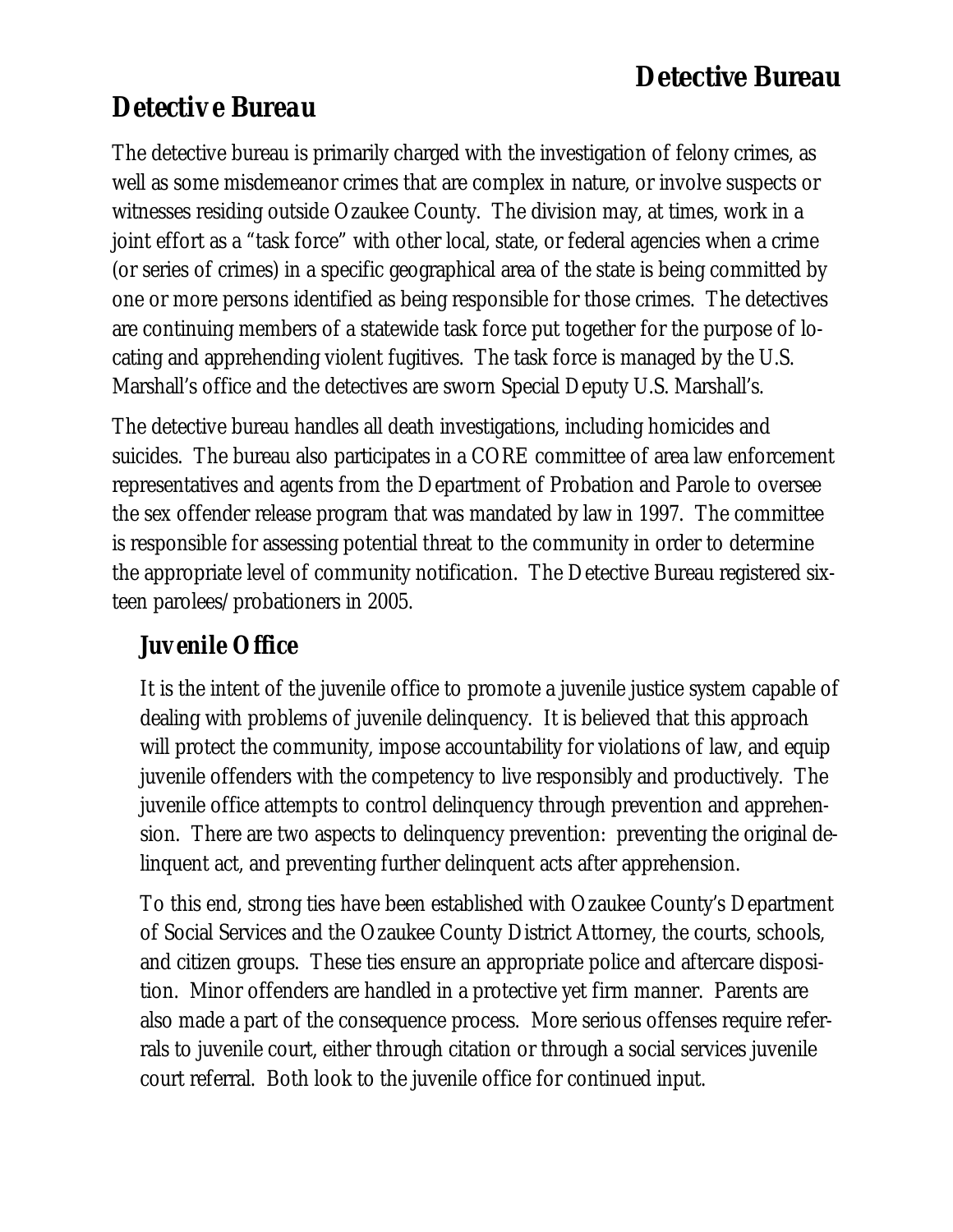A strong partnership also exists between the sheriff's department and Social Services' child protection unit. A detective and a protective caseworker will respond jointly to and investigate reports of suspected abuse and neglect. This cooperation avoids duplication of efforts, causes less trauma for the victim, and enhances the decision-making process. The juvenile officer speaks to youth and adult groups upon request of schools and community organizations. Topics include criminal and traffic laws, alcohol and drug offenses, child abuse, and gang issues.

| Offenses Against Family & Children  1      |
|--------------------------------------------|
| Stolen Property-Receive/Possess 0          |
|                                            |
|                                            |
|                                            |
|                                            |
| Sale/Manufacture (opium, cocaine, heroin)1 |
|                                            |
|                                            |
|                                            |
|                                            |
|                                            |
|                                            |
|                                            |

#### **JUVENILE COURT REFERRALS – 2006**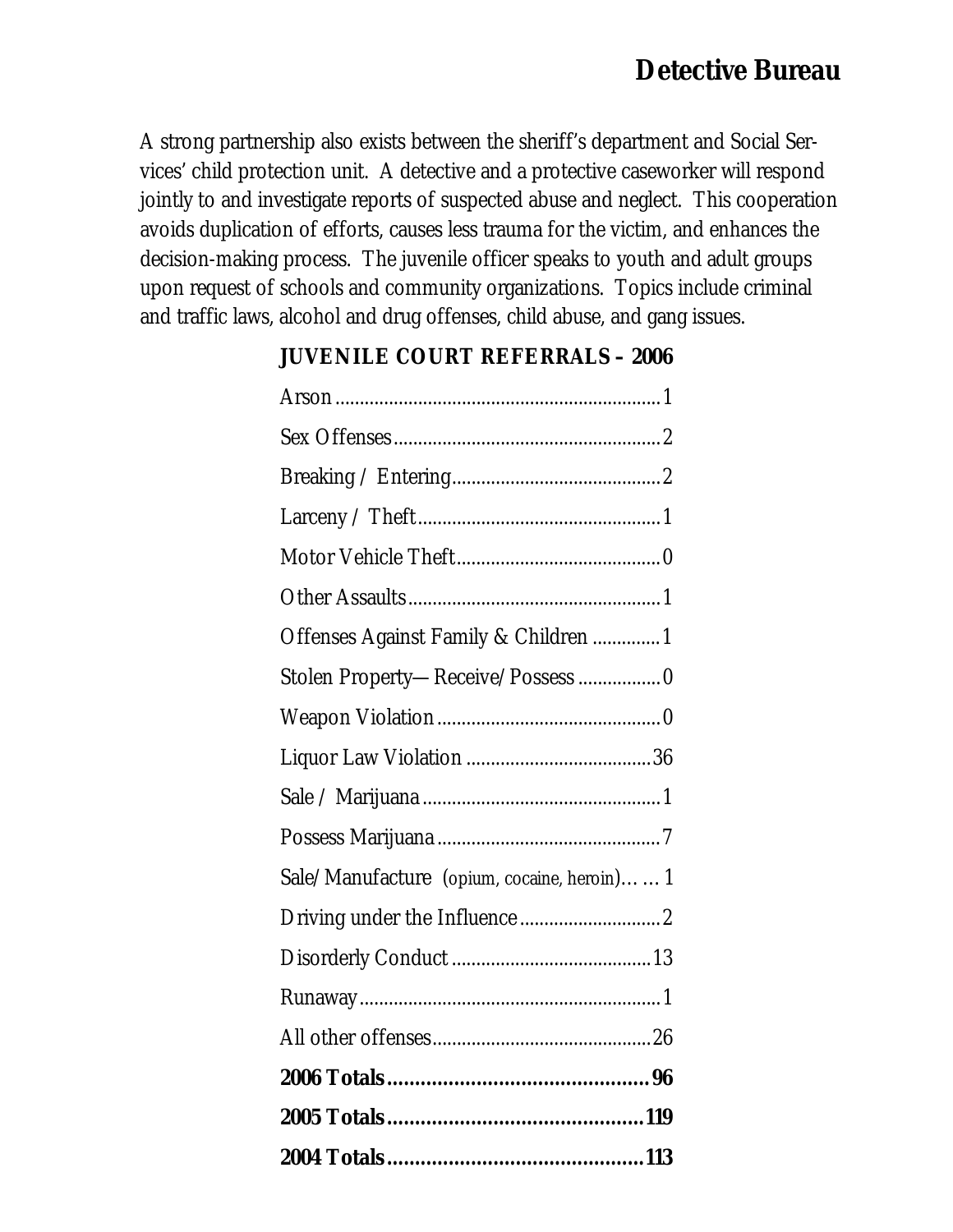#### *The Ozaukee County Anti-Drug Task Force*

The Drug Task Force is comprised of officers from the Ozaukee Sheriff's Department, the Police Departments of Mequon, Cedarburg, Saukville and Port Washington. Currently, the unit operates with ten agents, one of whom is a limitedterm employee. Mequon assigns a full-time officer on a two-year commitment. Officers from the other agencies work part-time, their hours vary according to their individual department's needs and staffing levels. The unit as a whole operates as a specialized section of the Detective Bureau. The Detective Lieutenant is the commanding officer of the unit.

The unit investigates criminal drug activity occurring in Ozaukee and frequently works with drug units in Milwaukee, Washington, Waukesha and Sheboygan Counties, as well as the Wisconsin Department of Justice-Division of Narcotics Enforcement and its Federal counterpart, the Drug Enforcement Administration.

The unit held 12 drug presentations and training programs in 2006 for area law enforcement officers, schools, private industry and the Department of Social Services. The presentations focus on drug and drug user identification, and the laws governing illegal use, possession and delivery of controlled substances and narcotics.

In 2006, the unit executed 9 search warrants. The duties of the Task Force are covert and cannot be readily discussed without compromising its effectiveness. Please refer to the statistics below for a breakdown of enforcement data.

|      | # of Cases | Persons Arrested | Charges    | % Felony |
|------|------------|------------------|------------|----------|
| 2006 | 115        | 36               | 65         | 51%      |
| 2005 | 164        | 86               | <b>118</b> | 68%      |
| 2004 | 94         | 87               | 122        | 72%      |
| 2003 | 86         | 37               | <b>111</b> | 70%      |
| 2002 | 79         | 49               | <b>120</b> | 64%      |

#### **CASE STATISTICS: 2002 - 2006**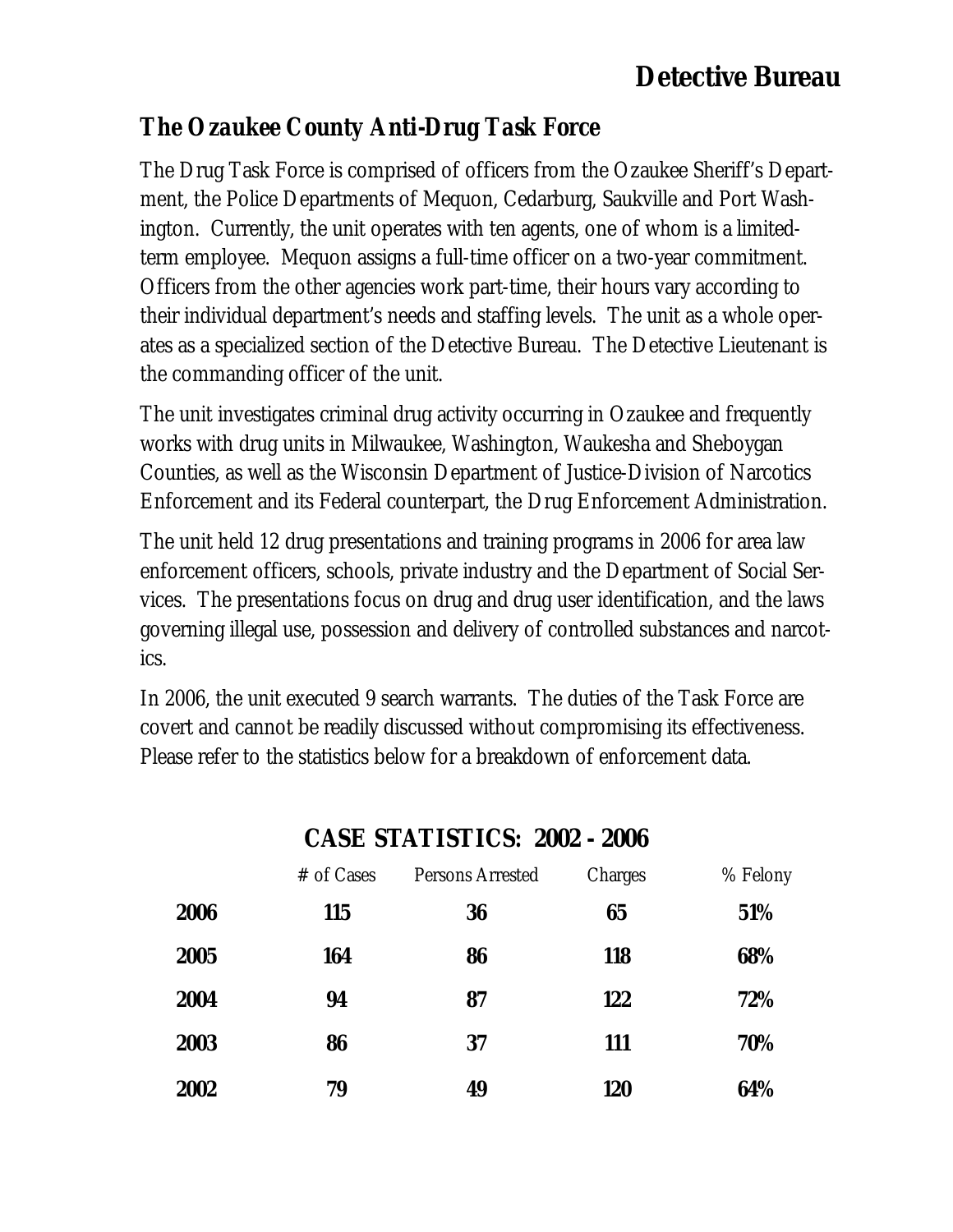## **Detective Bureau**

|      | Marijuana<br>(lbs) | Cocaine<br>(gms) | Crack<br>(gms) | $Psisi$ <sup>1</sup><br>(gms) | <b>LSD</b><br>(dose) | Meth. <sup>2</sup><br>(gms) | MDMA <sup>3</sup><br>(tabs) | Heroin<br>(gms) | Rx<br>Meds     |
|------|--------------------|------------------|----------------|-------------------------------|----------------------|-----------------------------|-----------------------------|-----------------|----------------|
| 2006 | 13.8               | 213              | 21.6           |                               |                      | $\overline{a}$              | 82<br>$+13.8$<br>gms        | 5.8             | 253            |
| 2005 | 3.0                | 379.5            | 147.2          | 282.9                         | $\overline{0}$       | $\overline{0}$              | 42                          | 33.4            | 591            |
| 2004 | 7.5                | 535.5            | 2.7            | 178.0                         | $\overline{0}$       | $\overline{0}$              | $\mathbf{1}$                | 7.4             | 535            |
| 2003 | 32.7               | 149.1            | 216.4          | 521.7                         | $\overline{0}$       | 292.2                       | $\mathbf{1}$                | 11.8            | 120            |
| 2002 | 22.8               | 78.5             | 13.1           | $\overline{0}$                | $\overline{0}$       | $\overline{0}$              | $\overline{0}$              | 10.6            | 18             |
| 2001 | 4.8                | 2.4              | 9.4            | $\overline{0}$                | 457                  | $\overline{0}$              | 54                          | 0.7             | $\overline{7}$ |

#### **Seizures**

- **¹ Psilocybin Mushrooms**
- **² Methamphetamine**
- **³ XTC (ecstasy)**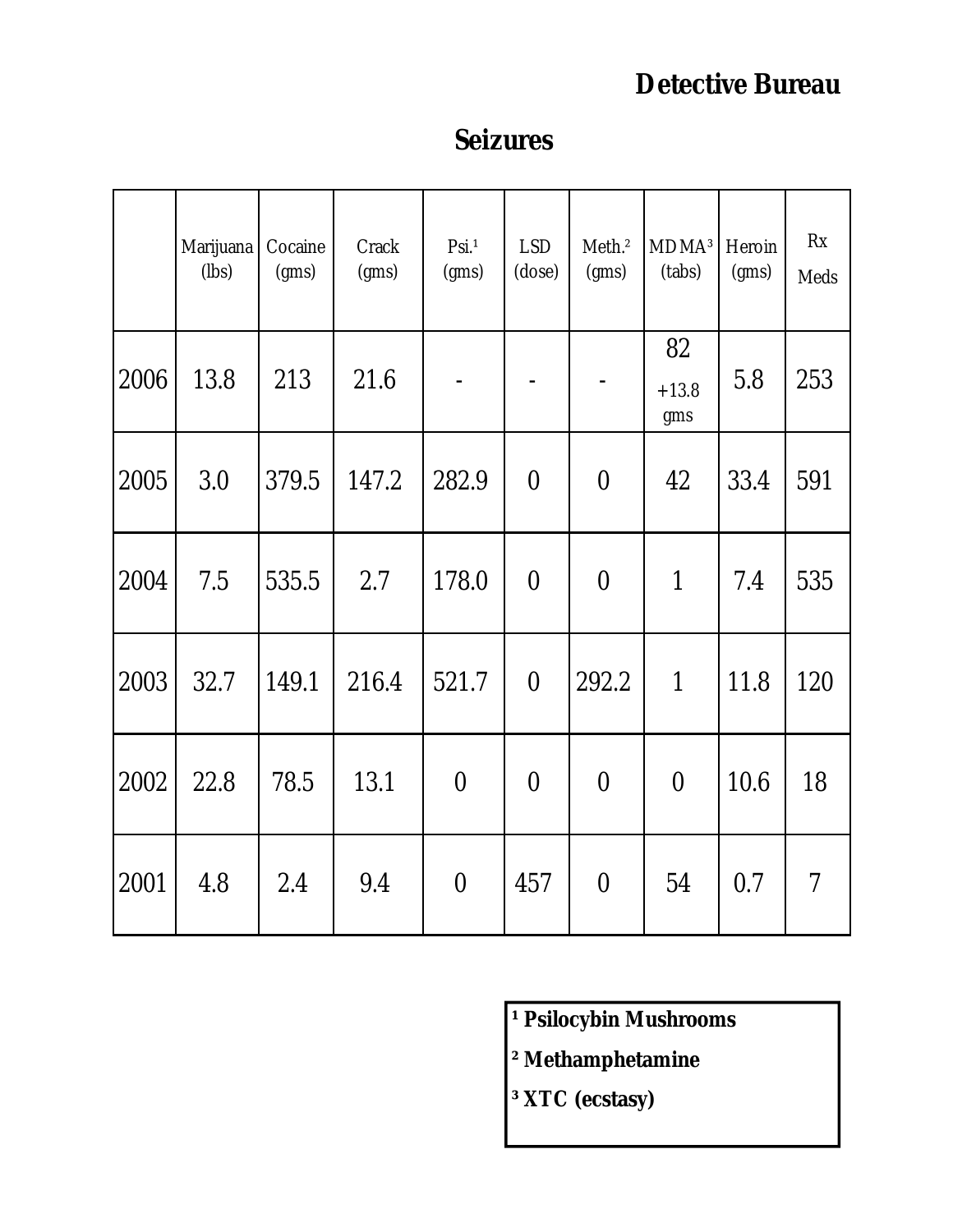## **Training Program**

# *Training Program*

The Sheriff's Department's 2006Training Program consisted of both specialized and in-service training within each division of the department. Some of the areas of specialized training that the specific divisions received includes:

- ♦ **Administrative Division** Traffic safety issues, supervision/management, jail supervision, media relations, records management, management/employee relations, weapons training, risk management, anti-terrorism.
- **Detective Division** Homicide investigation, robbery and cold case investigation, arson investigation, narcotics investigation, voice stress analysis, computer crime on the Internet, gambling investigation and technology, DNA technology, public recorded open meetings, sexual assault and child abuse.
- ♦ **Patrol Division** Street survival, evidence handling, crime scene response, standardized field sobriety testing, accident investigations, identification of intoxicated drivers, emergency vehicle operation, automated emergency defibrillator, CPR, and training officer certifications.
- ♦ **Jail Division** Intoximeter, gangs, juvenile detention, jail certification, jail health, Correctional Emergency Response Team (CERT), and training officer certifications.

The department continued to meet the Wisconsin Training and Standard Bureau's requirements in basic police recruit academy training (520 hours), basic jailer training (120 hours), and the mandatory (24) hours of in-service training for all sworn personnel.

In-house training subjects included firearms defense and arrest tactics, and basic life support. Officers view brief training videos monthly, which provide them with current updates on the law, officer safety issues, and many other job-related topics.

Sheriff's Department employees participated in nearly 4,000 hours of training, most of which was devoted to state-mandated training programs attended by more than 80 participants.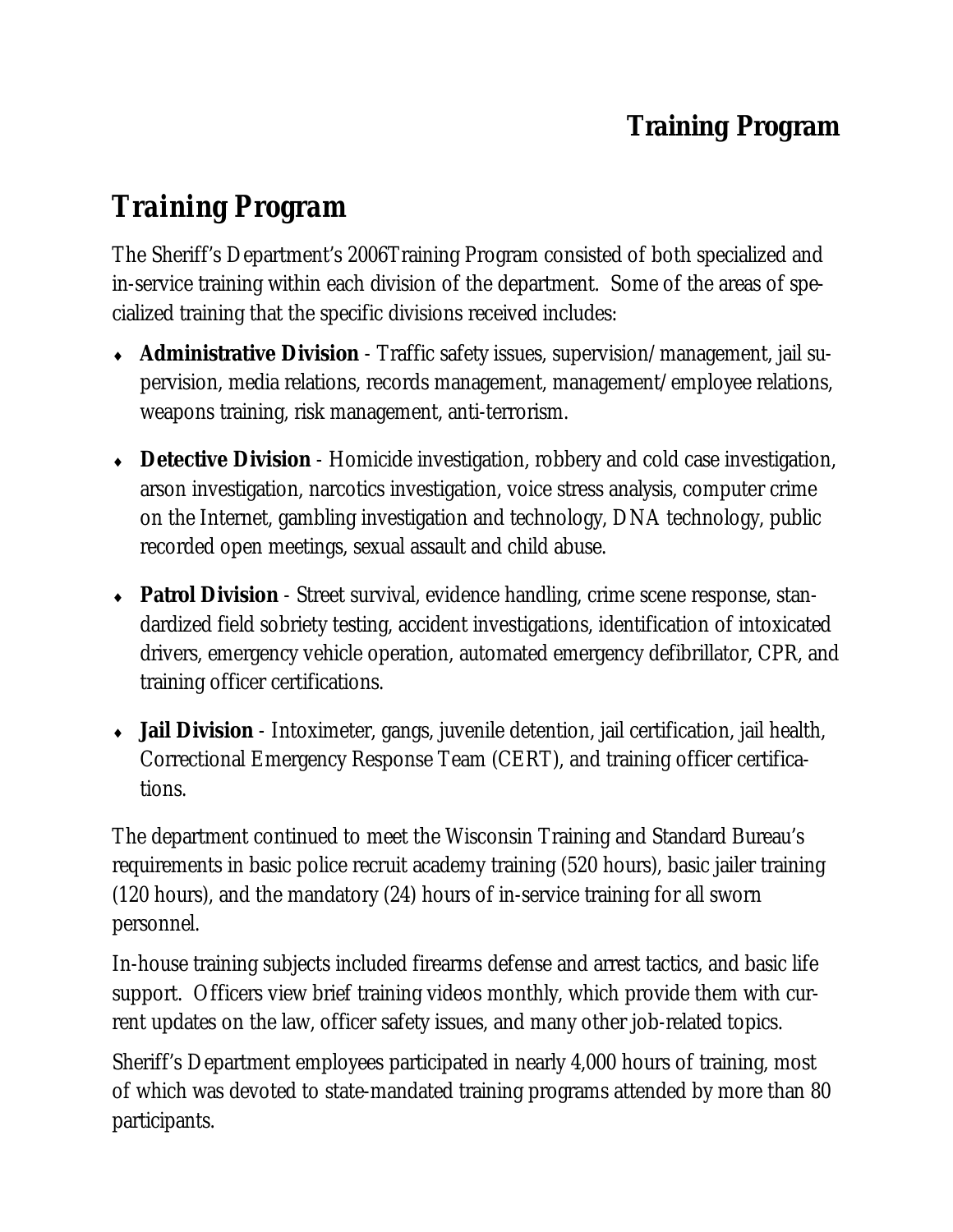## **Community Services**

# *Community Services*

Community Services are coordinated by a Lieutenant and a Deputy who is the department's D.A.R.E. (Drug Abuse Resistance Education) instructor. They facilitate other community related programs, and arrange for speakers on a variety of subjects, including law enforcement careers and crime prevention. The following are some examples of community activities in 2006 involving Sheriff 's Department staff:

**D.A.R.E. (Drug Abuse Resistance Education)** - 150 graduates of the programs

**Ozaukee County Fair** - Sheriff's Department tent; shared information with county residents on crime prevention, D.A.R.E., Explorers, child files, and hunter safety

# *Hunter Education*

The Ozaukee County Sheriff's Department sponsors a **Hunter Education** course approved by the Wisconsin Department of Natural Resources. The course provides training for students to become safe and responsible hunters. Anyone born on or after January 1, 1973 must successfully complete the course in order to purchase a hunting license in Wisconsin. The student must be at least twelve years of age in order to participate in hunter education. The classes are conducted by eight certified instructors: four deputies ad four civilian. The nine week course is offered twice annually, with 20 hours of class-room instruction and one three-hour outdoor field day held at the Ozaukee County Sheriff 's Department firing range. Students are tested on their ability to demonstrate what they have learned in the course and are allowed to fire shotguns and rifles at targets. The program, directed by Detective William Steck, certified 47 students in 2006.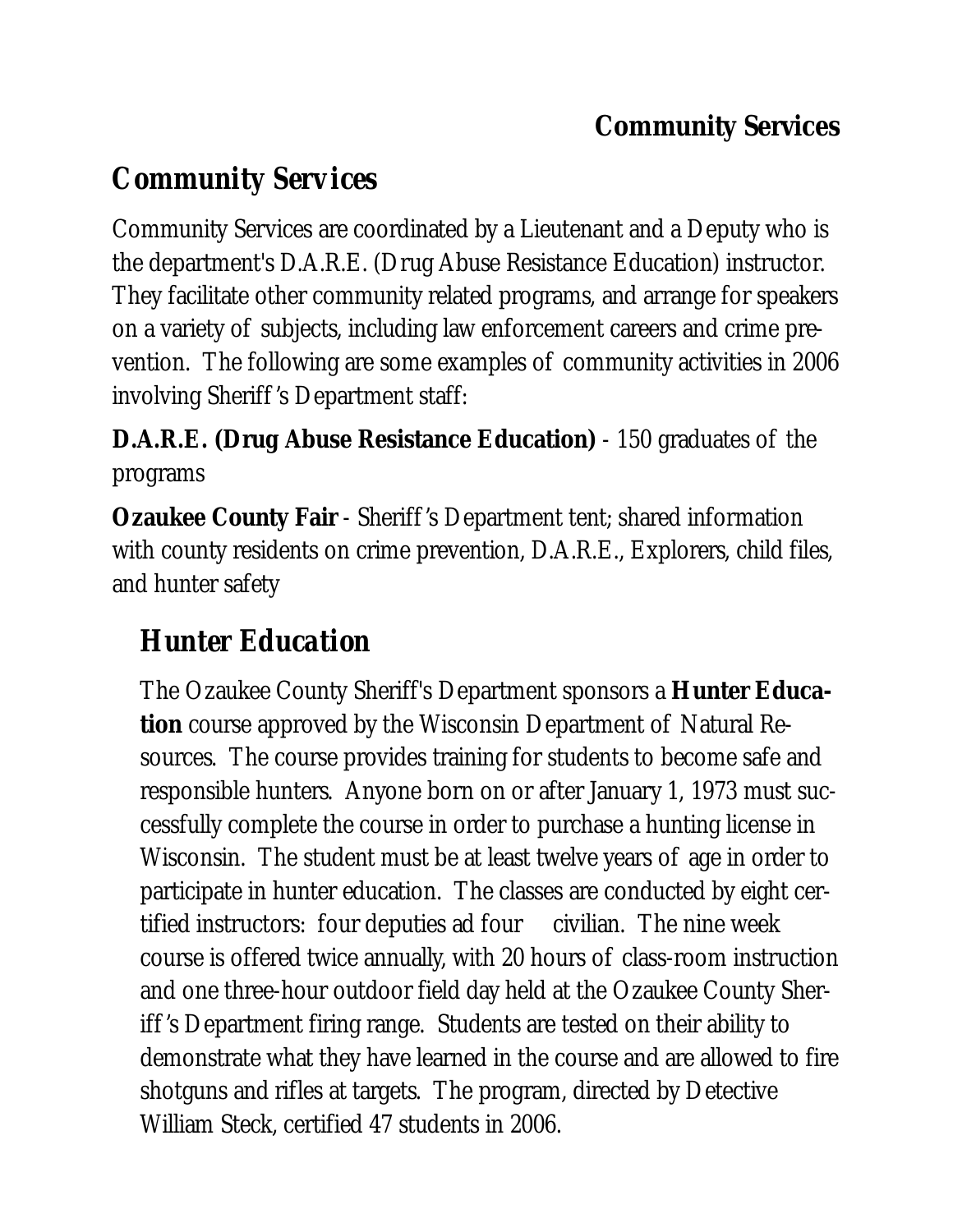#### **Jail Division**

# **BOOKINGS, JAIL POPULATIONS, PRISONER DAYS, AND MEALS 2001 - 2006**

## *The Huber Law*

The Huber Law, Section 303.08 of the Wisconsin Statutes, has been in existence since 1913. Persons sentenced under the Huber Law may seek employment, or be gainfully employed, and spend their non-working hours in the jail. Thus, they maintain their sense of self-dignity by supporting their dependents and meeting other financial obligations.

Huber prisoners pay the County for their keep while serving their sentences. They are kept separate from the main prisoner population, are allowed to do their own laundry, and in general have more freedom than other prisoners. The jail averaged 41 Huber prisoners per day in 2006. Huber inmates paid \$232,453.50 to the County Treasurer for their board.

## *Health Services*

The jail Health Services division is staffed by two full-time RNs and one full-time Health Screening Technician. This team jointly provides the inmate population with the medical and mental health care and in some cases, limited dental services. With inmate care responsibilities being a 24-hour operation, the Health Services staff provide services 12-hours a day, Monday through Friday, and approximately 4-hours on weekends. Both nurses are on-call 24/7 during off hours and provide medical triage and telephone consult as needed. Due to the many specific treatment regimens that require nursing assistance, the nursing staff are often required to respond to the jail during off hours in order to provide medical care required by an inmate.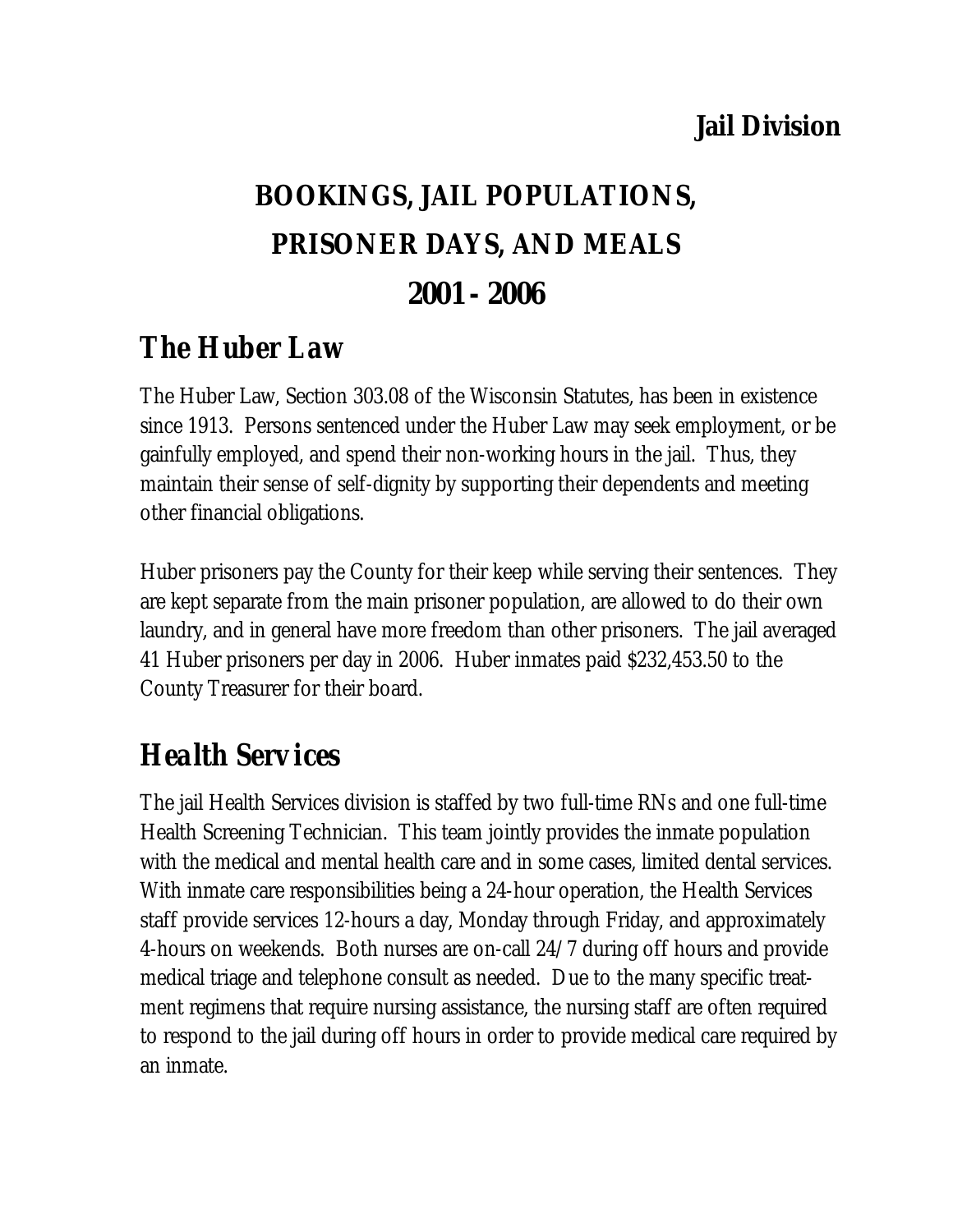## **Jail Division**

# *Health Services*

During 2006, the Health Services Division received 2,009 requests from inmates for service and delivered actual medical care procedures to 1,860 inmates. Medical staff, through written instruction for non-emergent or non-treatable issues answered the balance of the requests. Advanced medical care, outside the jail was received by 112 inmates for issues ranging from broken bones, internal ailments, pregnancy and childbirth. More than 77,394 doses of prescribed medication were distributed to inmates by staff. More than 562 TB skin tests were administered resulting in 18 chest X-ray screenings. The preceding statistics are a snapshot of the Health Services daily activities and do not include the more than 1,800 written responses for the ongoing medical care planning between the Health Service Division and the inmate population.

# *Food Services*

During 2006, the Ozaukee County Sheriff entered into a cost-savings food service contract with CBM Foods, a non-county employee staffed company. CBM manages and operates the Food Service program which provides meals for the County Jail inmates as well as the Ozaukee Department of Aging Senior Meal Program.

During 2006, the Ozaukee County Jail provided the Department of Aging a total of 22,652 meals which are served at nine different senior citizen meal sites in Ozaukee County along with meals delivered to numerous elderly who are home bound. The menu for the senior program is established by the Ozaukee County Department of Aging and follows a separate dietary standard than for those produced for the Ozaukee County Jail population.

The county jail inmate meal program consists of a daily diet averaging 2500—2750 calories and conforms to the American Corrections Association and Wisconsin Department of Corrections standards. Special dietary meals are provided daily for medical and religious reasons totaling 201,398 prepared meals in 2006.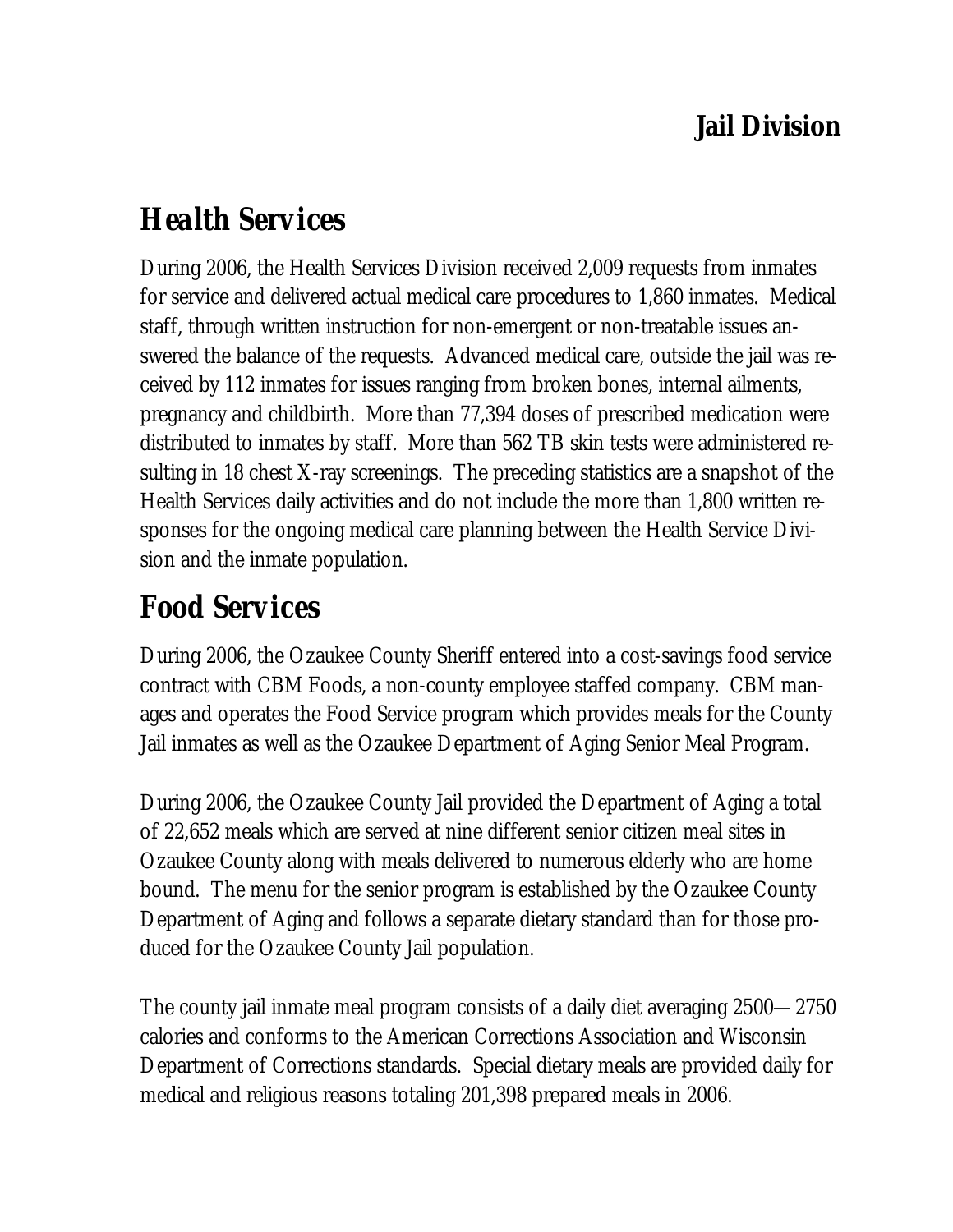## **Jail Division**

|      | <b>Total Book-</b><br>ings | Ave. Daily<br>Jail Pop. | # Prisoner Days | # Meals Served |
|------|----------------------------|-------------------------|-----------------|----------------|
| 2006 | 2,890                      | 213.4                   | 71,812          | 201,398        |
| 2005 | 4,160                      | 202.2                   | 73,819          | 195,828        |
| 2004 | 3,686                      | 216.6                   | 79,279          | 201,316        |
| 2003 | 3,709                      | 206.9                   | 75,513          | 198,696        |
| 2002 | 3,555                      | 205.3                   | 74,917          | 198,202        |

# *Jail Bookings*

# *Jail Chaplaincy Program*

The purpose of the jail chaplaincy program is to identify and meet the spiritual needs of inmates, and to provide a means for established religious groups within Ozaukee County to minister to the inmate population. The chaplaincy program is staffed by 36 clergy volunteers and supported by 24 lay volunteers. The Ozaukee County Jail recognizes the right of inmates to practice the religion of their choice while incarcerated. Substantial efforts have been made by the jail staff to facilitate these rights. All inmates have access to religious resources, services and instruction on a voluntary basis. Non-denominational Bible study classes and prayer services are held weekly.

# *Jail Literacy Program*

The Ozaukee County Jail Literacy Program, established in 1992, continues to provide the jail inmates with the opportunity to earn their high school equivalency degrees. The program is a non-profit organization that relies on public support for a good portion of its activities. The Ozaukee County Jail Literacy Program also funds an on-site GED Testing service. Sixty-one GED tests were administered in 2006. The literacy program has had 193 graduates, with many more receiving credit for their work within the program. In addition, the program provides a six hour course on "Decision Making and Goal Setting", a 20 hour basic computer skills course, and an eight hour advanced computer skills course. These classes are intended to provide the inmate with useful skills to help them return to the community and to lower criminal recidivism.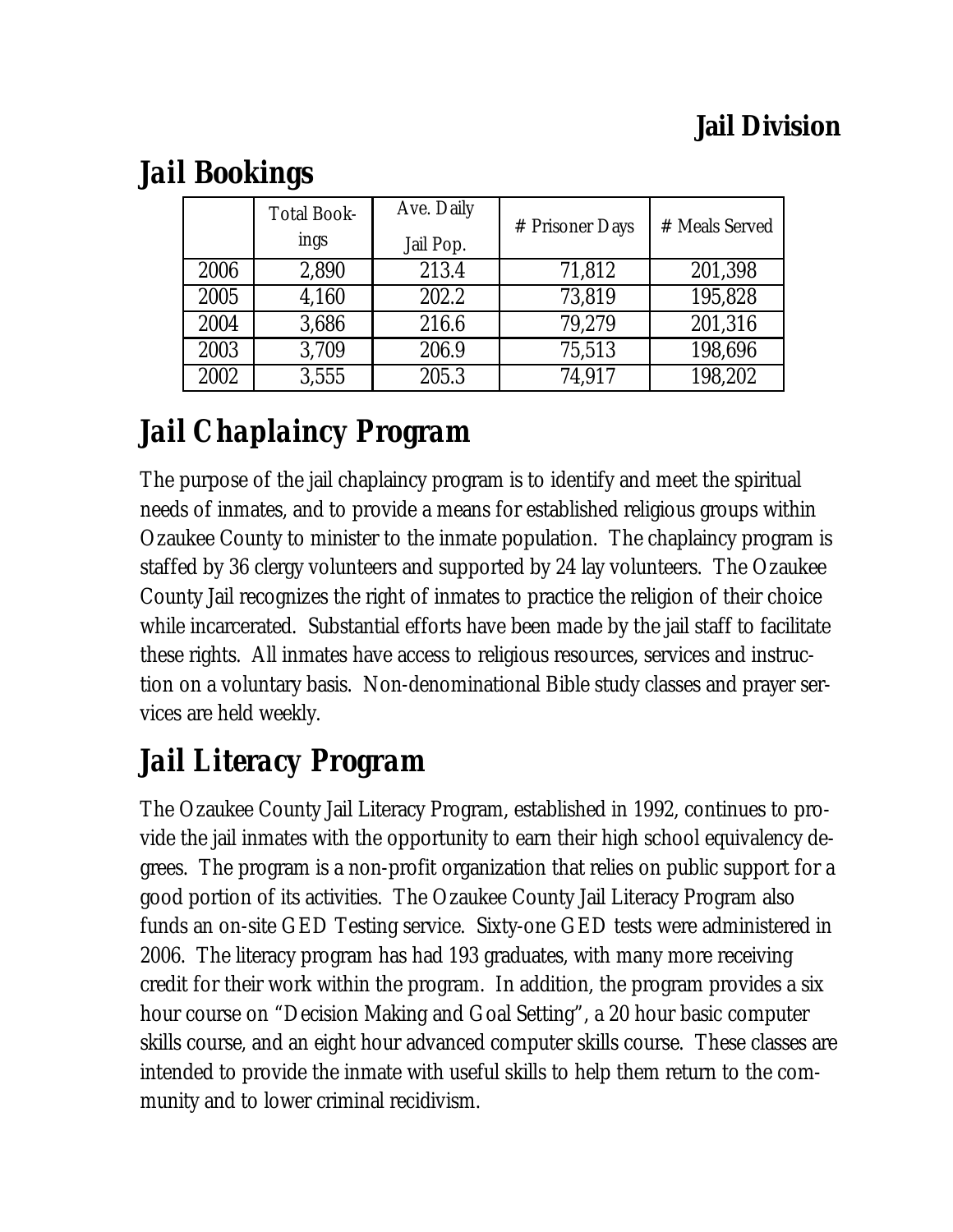## **Jail Mental Health / AODA Services**

#### *Mental Health / AODA Services*

Jails are one of the largest mental health facilities in the country. The Department of Justice estimates that as least 16% of inmates in local jails report having a mental condition. Other studies have shown as many as a third of jail inmates have some form of mental illness and approximately 70% of incarcerated inmates have a substance abuse problem. These same issues exist in the Ozaukee County Jail and for these reasons, 2006 saw a dramatic change in how mental health services were delivered in the Ozaukee County Jail.

Because most jail inmates will return to the community in less than one year, it is important to focus on what can be done to advance positive outcomes for the inmate and the community. Since April 2006, a Licensed Clinical Social Worker is stationed in the jail to coordinate and provide direct mental health services as part of a multidisciplinary team approach to collaboratively maintain security, prevent unneeded expenditures, and meet inmate treatment needs as well as helping to promote positive changes in the lives of inmates and their families.

A licensed psychiatrist is in the jail about two hours every other week for consultation and to oversee the medication needs of inmates. A substance abuse therapist also meets with inmates in the jail, providing individual and group counseling. This year there were about 964 referrals — 811 for mental health and 153 for substance abuse services. The jail social worker provided about 565 face to face contacts with inmates consisting of suicide / mental health assessments, mental health counseling and case management services. The jail psychiatrist had 99 contacts and provided 67 consults. With this pro-active and in-house collaborative effort, only one inmate needed to be placed on a Chapter 51 emergency detention and crisis incidents are kept at a manageable level due to good security and good treatment programs working together.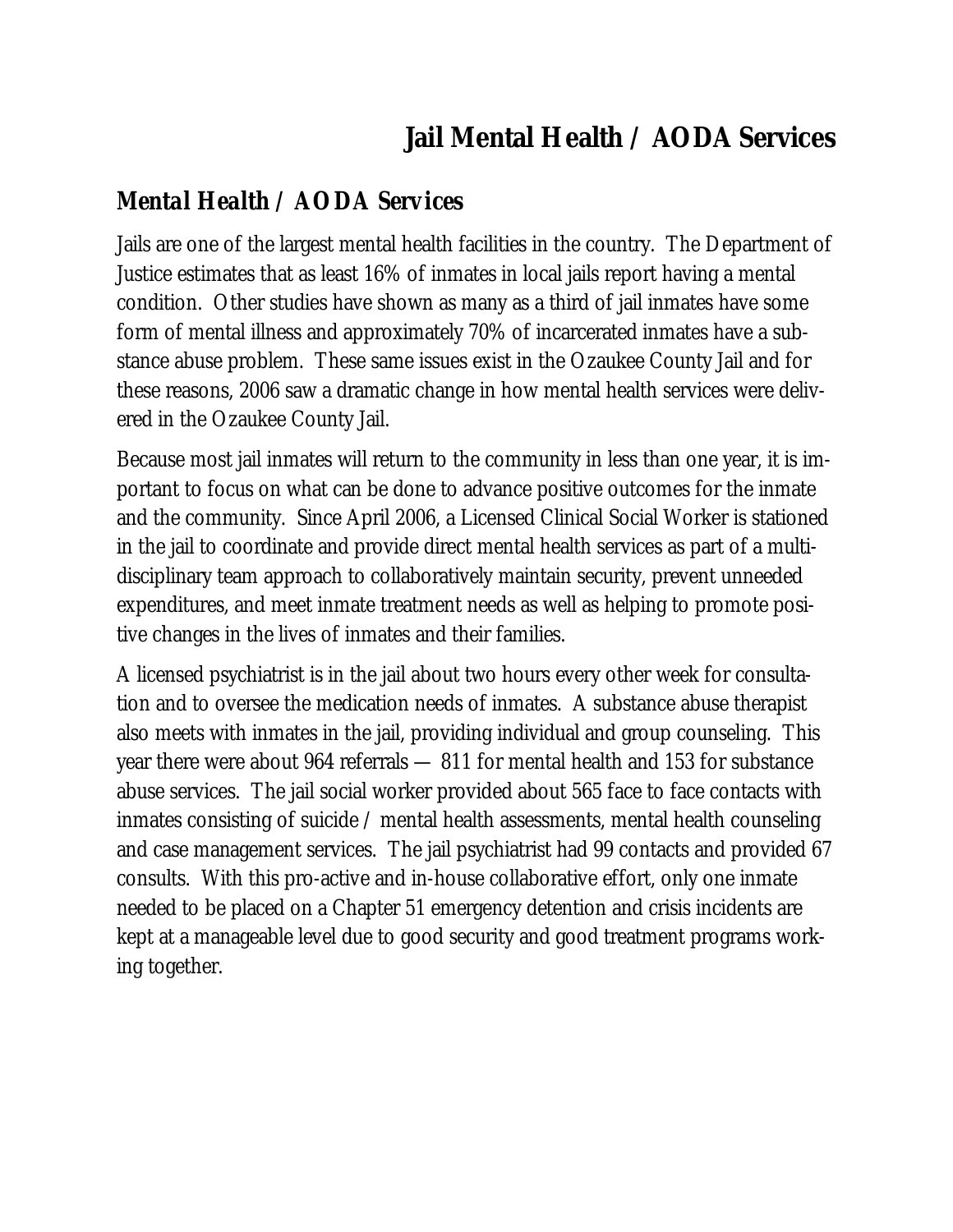

Boarders

**Boarders** 

All Inmates

-<br>
- M Intrates --<br>
All Intrates

County Inmates

Jail Population Average Days-2005 & 2006 **Jail Population** *Average Days***Ozaukee County Sheriff's Office Ozaukee County Sheriff's Office --2005 & 2006**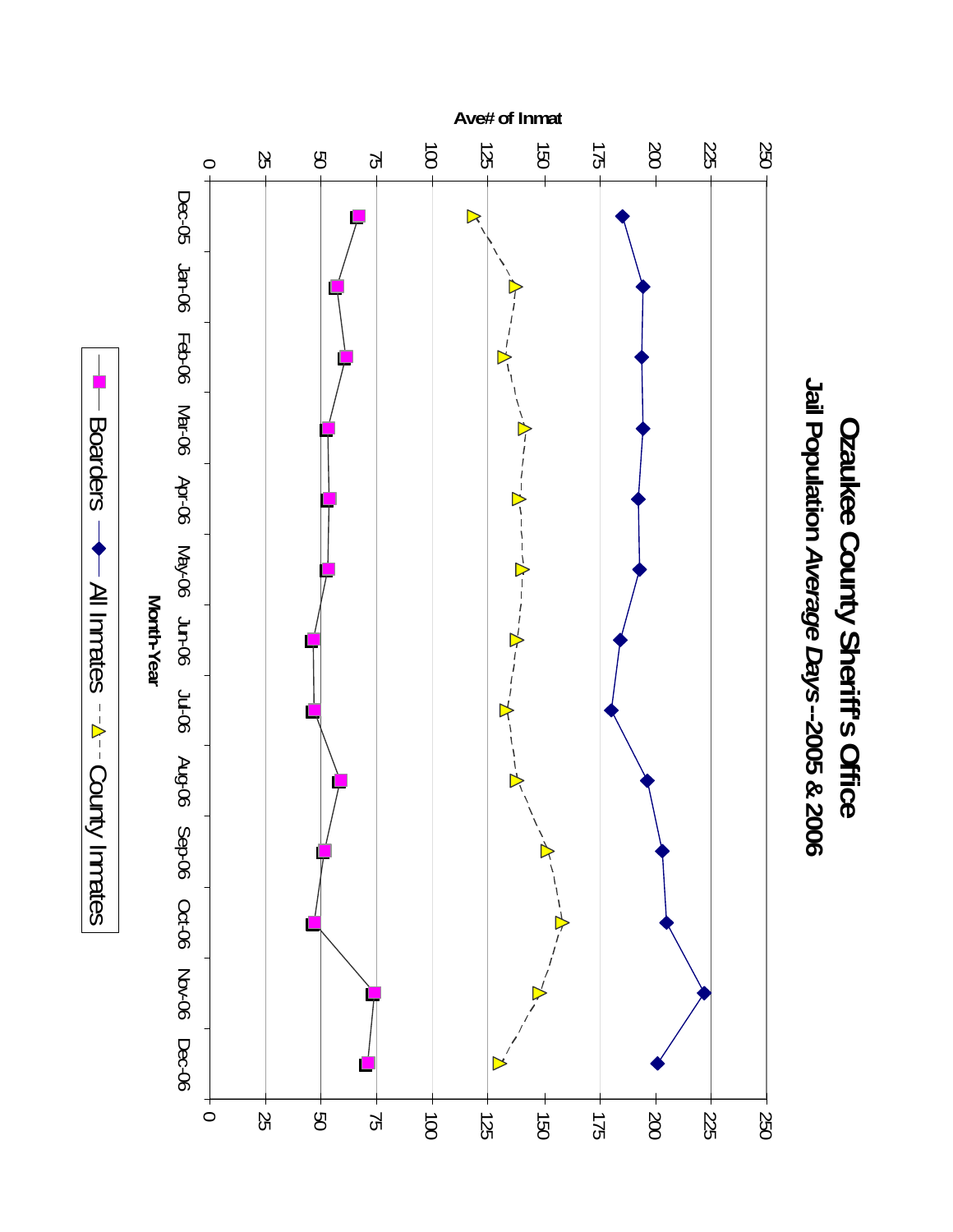## **Records Management and Accounting**

## **Records Management & Accounting**

The six full-time civilian employees of the records management team fill the vital role of performing the duties related to the maintenance of the records management system for the Sheriff 's Department.

These employees are responsible for various duties such as transcribing dictated reports, providing data entry of citations, dissemination of various law enforcement reports, preparation of civil process papers for service by deputies, coordinating information for entry into the jail management program and overseeing the open records procedure.

These staff members also handle reception duties by assisting visitors to the administrative office and jail, and directing telephone calls to appropriate individuals and/or departments.

The accounting team consists of one full-time and one part-time civilian employees who are responsible for the financial records of the department. They operate the inmate commissary fund and safeguard inmate monies by providing an account for deposits and disbursements. They are also responsible for the processing of monies received, invoicing for the jail boarding program and other services, purchasing of equipment and supplies and preparation of departmental payroll.

Additionally, a full-time business manager provides supervision of the records management and accounting staff. This individual assists management with preparation of the departmental budget, grants and financial reports. The business manager also provides basic computer hardware/software support & serves as liaison to the Technology Resources Department.

| RECORDS MANAGEMENT DATA ENTRY & RECORDS PROCESSED |      |
|---------------------------------------------------|------|
| General Public Open Records Requests              | 940  |
| Law Enforcement Related Records Requests          | 870  |
| MV 4000 Accident Records                          | 786  |
| Citations-State                                   | 3625 |
| Citations—Municipal                               | 398  |
| Warnings                                          | 6391 |
| 15 day Notices                                    | 1132 |
|                                                   |      |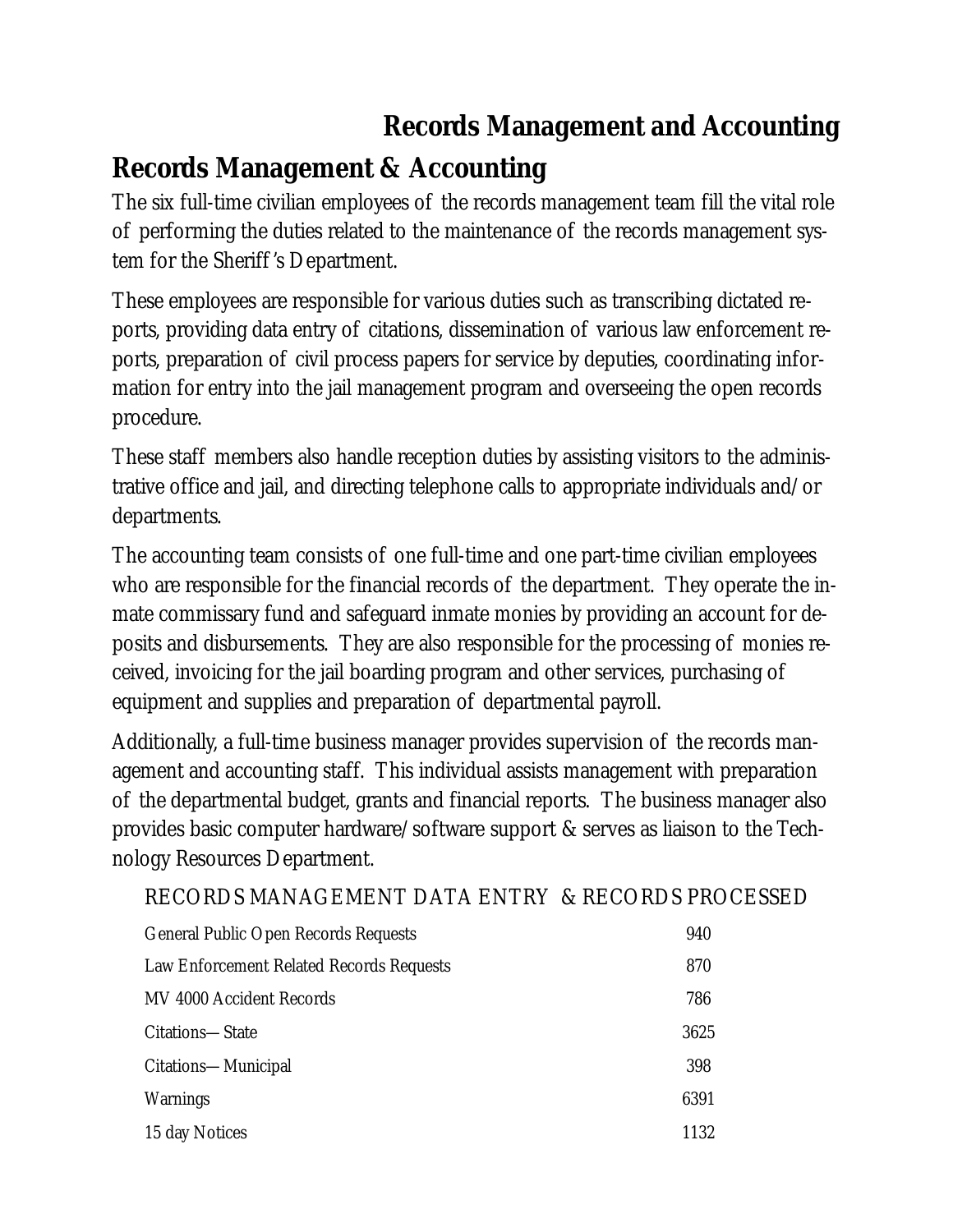# **Records Management & Accounting**

#### *Received & Paid to County Treasurer*

| Open Records & Photocopying                    | 2,000.00     |
|------------------------------------------------|--------------|
| <b>Special Deputy Fees</b>                     | 840.00       |
| Alarm Permit & False Alarm Fees                | 7,000.00     |
| <b>Sheriff Warrant Fees</b>                    | 5,594.00     |
| <b>Municipal Inmate Boarding</b>               | 11,938.00    |
| <b>Out of County Prisoner Boarding</b>         | 1,209,853.00 |
| <b>Transportation Reimbursement</b>            | 104,716.00   |
| <b>Senior Meal Program</b>                     | 166,969.00   |
| <b>Probation &amp; Parole</b>                  | 33,345.00    |
| Drug Grants & Funding                          | 7,816.00     |
| <b>State Criminal Alien Assistance Program</b> | 11,090.00    |
| <b>Restitutions</b>                            | 15,552.00    |
| <b>Telephone Commissions</b>                   | 210,111.00   |
| <b>Commissary Proceeds</b>                     | 43,842.00    |

**TOTAL \$1,830,766.00**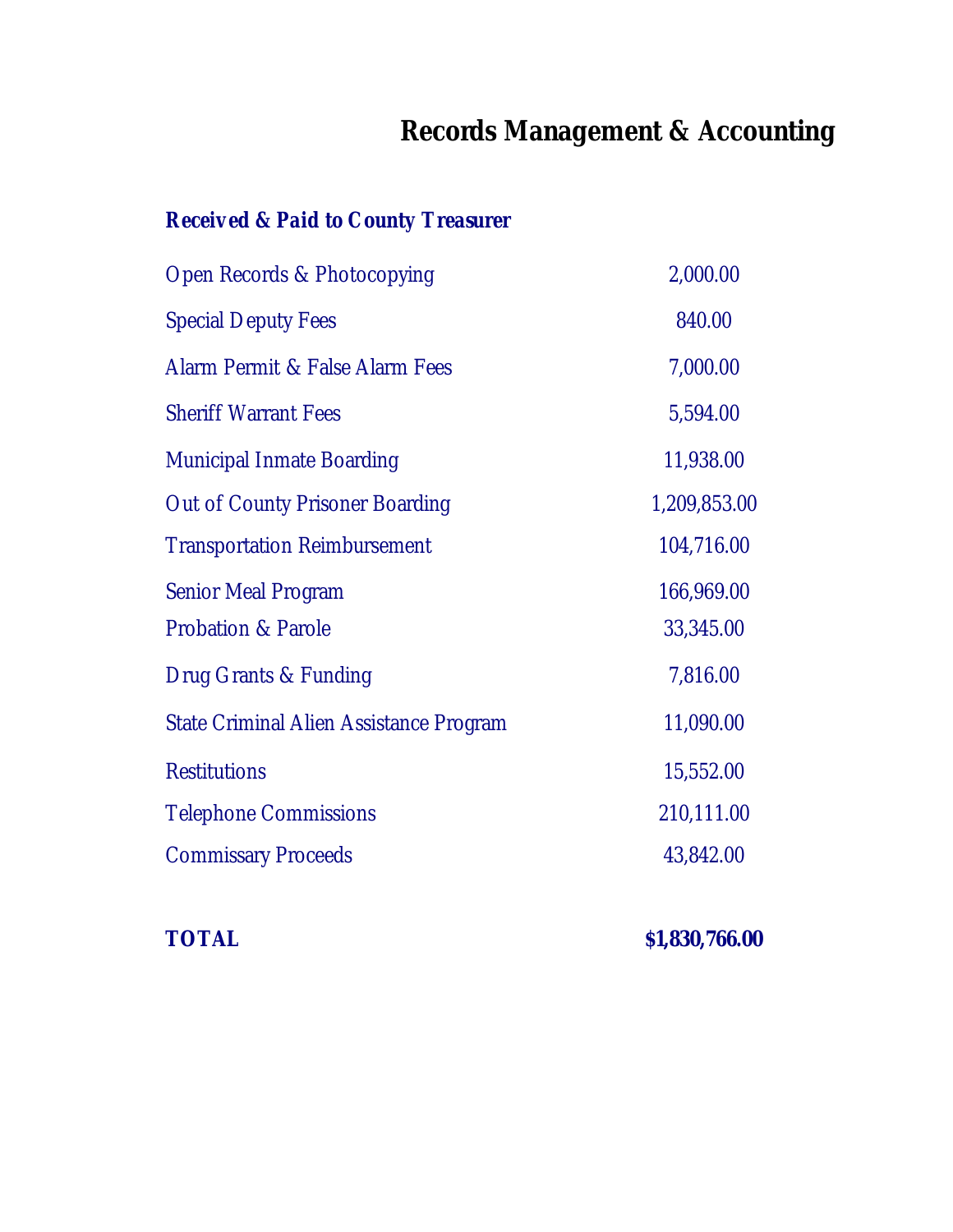#### **Communications Division**

# *Communications Division*

The Ozaukee County Sheriff's Department Communications Division recognizes, anticipates and responds to the needs of our community by providing reliable communications and planning systems. The Division operates 24 hours a day, 365 days a year and has a civilian staff of eight dispatchers and one supervisor.

During the normal course of a shift, the on-duty dispatcher is in constant radio contact with the deputies and other police and emergency agencies while answering telephones, sending and receiving messages on the Teletype system, and monitoring a great number of public and private alarm systems.

The dispatchers are responsible for answering all emergency and non-emergency telephone calls and radio transmissions for the Sheriff's Department, as well as for the Saukville and Thiensville Police Departments during those agencies' non-business hours and 24 hours a day on weekends. The staff also dispatches for five local fire departments and two local ambulance services.

Each dispatcher must be certified on the TIME (Transaction Information for Management of Enforcement) System by the Crime Information Bureau as this division is also responsible for the entry and maintenance of all warrants issued by the local courts. All temporary restraining orders, injunctions, missing persons, stolen vehicles and numerous other stolen articles must also be entered and maintained.

The staff issued a total number of 8049 incidents for 2006, which included MEG Unit activity, internal record keeping and calls for service by the citizens of Ozaukee County to which members of the Patrol Division were dispatched.

Additionally, a minimum of 9522 calls by the general public for informational purposes were recorded by dispatch staff in 2006. Landline 911 calls numbered 1326. An estimated 12,045 wireless 911 calls wee answered in 2006.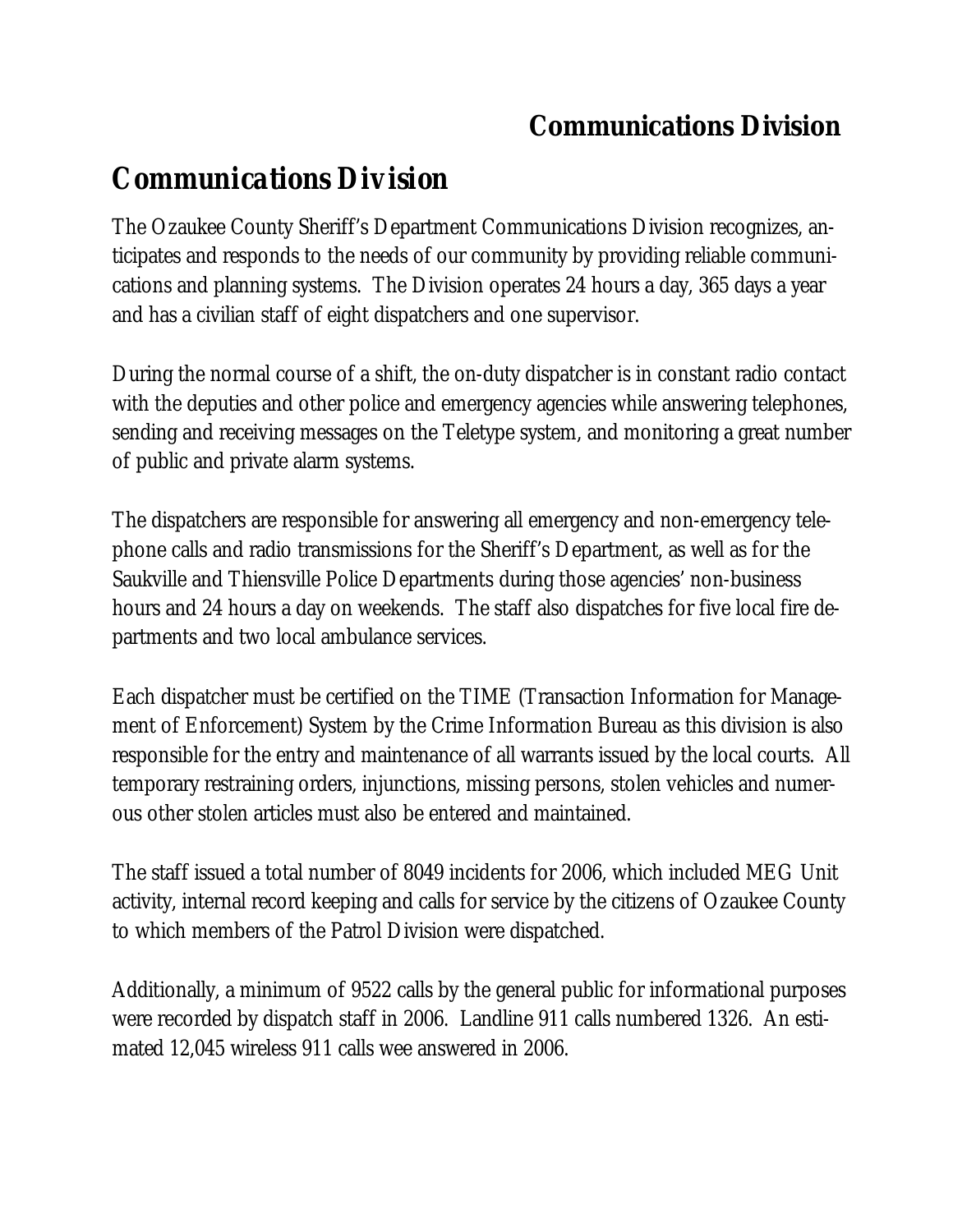## **Communications Division**

The dispatchers also handled and dispatched 106 calls for the part-time Fredonia Police Department; 1088 calls dispatched and 790 informational calls processed for the Saukville Police Department; and 645 calls dispatched and 1656 informational calls processed for the Thiensville Police Department.

The dispatch center is the custodian of warrants issued by the office of the clerk of courts. The dispatch staff processed 1023 warrants in 2006.

New technology obtained for 2006 was the upgrade to our CRIMES Record Management System software; the migration to CAD 6 software; the upgrade to our MDB software; and the upgrade to our Message Switch server software.

Work continues with the implementation of Wireless 911. This technology will allow the Dispatch Center to map the location of the cellular caller dialing 911 for emergency assistance. The County was awarded \$521,184.83 to assist with the cost of implementing the Wireless 911 technology. This new technology includes a mapping software program, additional phone trunks and new 911 equipment. The equipment was ordered in December, and delivery is expected mid-February 2007.

With the upgrade to the Justice Center's Security System, Dispatch received new hardware and software for monitoring alarms, for controlling building access and for controlling the building's lighting system.

Our Division looks forward to the upcoming technological changes and upgrades to our Communications' Center in 2007, which will enhance officer and public safety.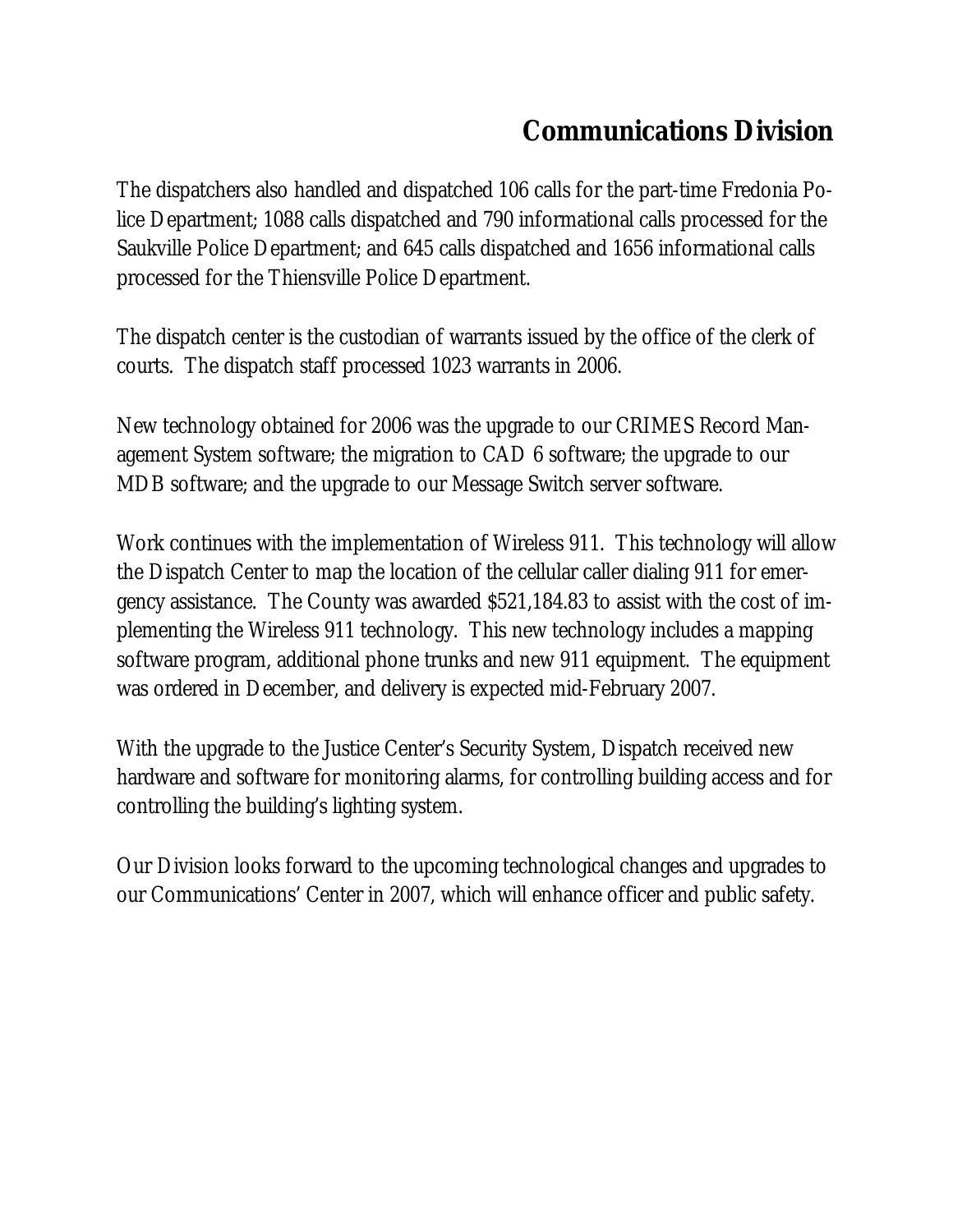## **Public-Private Partnerships**

The citizens of Ozaukee County deserve and expect the highest degree of quality when it comes to law enforcement services. The effectiveness of any modern law enforcement agency depends on the cooperation and involvement of the community it serves. The Ozaukee County Sheriff's Department works hard to establish publicprivate partnerships locally, regionally, and on a statewide level.

## *Local Emergency Planning Committee (LEPC)*

This committee works closely with local facilities that have hazardous materials on the premises. The committee is comprised of representatives of state and local officials, emergency response agencies, community groups, the media and reporting facilities. The LEPC focus on emergency planning for potential hazardous materials spills, and provides training in hazardous materials emergency mitigation. The Ozaukee County Sheriff's Department is active in the planning, training and emergency response duties of the LEPC.

## *Ozaukee County Traffic Safety Commission (TSC)*

The TSC meets quarterly to review traffic crash data and discuss traffic safety issues, and then makes recommendations to local officials so that traffic safety records can be improved. Membership includes officials of the Ozaukee County Highway Department, law enforcement officers, medical personnel, educators, Department of Transportation officials and others. The Ozaukee County Sheriff's Department maintains a leadership role with the TSC.

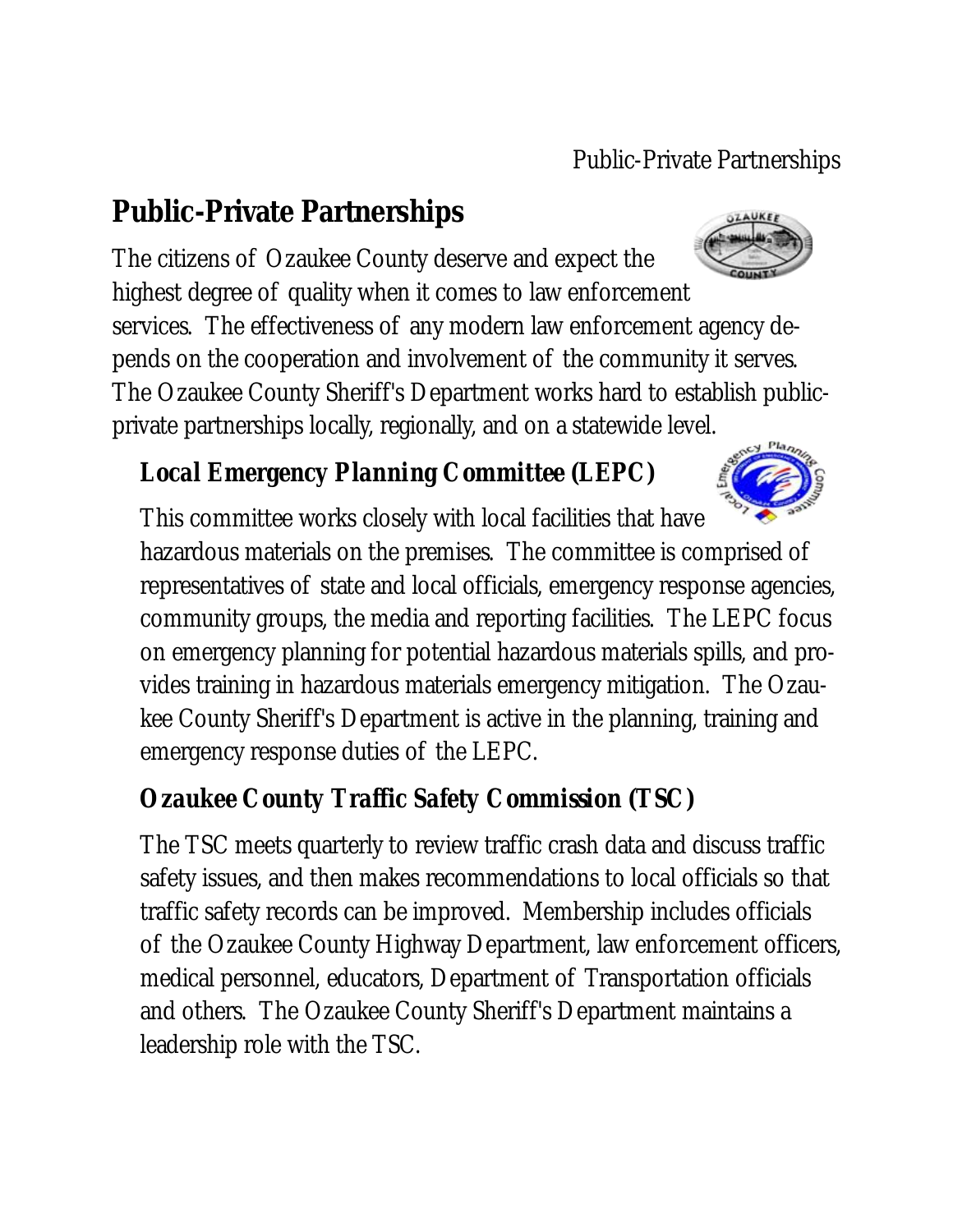#### **Public-Private Partnerships**

#### *Traffic Incident Management Enhancements (TIME)*

The TIME program is a cooperative effort led by the Wisconsin Department of Transportation (DOT) involving freeway transportation safety. Efforts are directed toward planning and developing strategies and infrastructure to maintain safe traffic flow and minimize delays caused by accidents, stranded motorists, debris on the roadway, and planned events. The program includes representatives from the DOT, emergency services, medical services, education, engineering, media and others.

#### *Association of Ozaukee County Fire Departments*

Since 1969, this association meets quarterly to discuss new standards, procedure changes, new equipment purchases and past incidents. In addition to the local fire departments, the list of associate members includes representatives from the ambulance services, professional medical services, emergency government, Milwaukee Area Technical College and law enforcement. The Ozaukee County Sheriff's Department works closely with this association in areas of mutual service.

#### *Critical Incident Stress Management Group*

Ozaukee and Washington Counties participate in a joint Critical Incident Stress Management Group. This is a cooperative effort of emergency responders, professional medical personnel and mental health advocates who try to deal with the harmful physical and psychological effects suffered by personnel during emotion-charged events. The Ozaukee County Sheriff's Department has taken an active role with the group during training and in stress debriefing sessions.